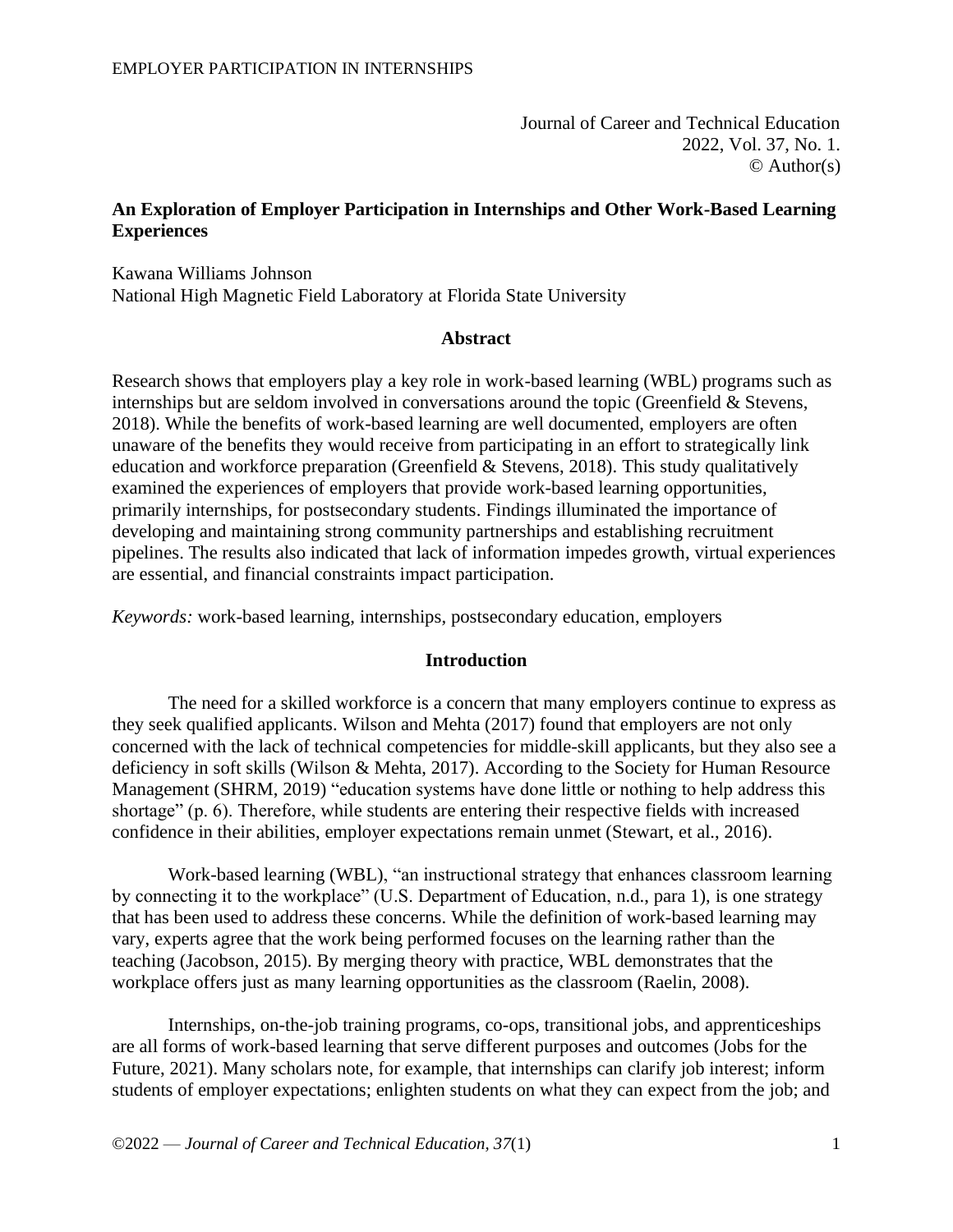assist students in reflecting on whether a particular job will be a good fit both personally and professionally (Hiltebeitel et al., 2000; Lord et al., 2011; McCarthy & McCarthy, 2006; Moghaddam, 2011; Rothman, 2007).

In this context, the role that employers play in work-based learning is critical. They "provide input on labor market needs for curriculum development, design opportunities for students to apply skills at the workplace, and foster mentor/mentee relationships (U.S. Department of Education, n.d, para 1). This type of partnership can strengthen academic learning, enhance skills, and provide a temporary or permanent job (Cahill, 2016). Haddad (2002) defined a partnership as a "goal-focused collaboration involving two or more parties operating with equal influence and mutual respect" (p. 29). Smith and Betts (2000) noted:

The effectiveness of work-based learning is directly related to the quality and effectiveness of the partnership, and its ability to deliver the following five key educational criteria: elicit learning outcomes; formal assessment processes; identification and delivery of standards; the application of appropriate higher education quality assurance and enhancement processes; and recognition through the award of credit or other certification. (p. 596)

Thus, employers must be involved in the development of work-based learning criteria if the goal is to continue developing these companies as learning organizations (Smith & Betts, 2000). Advances in technology have made access to knowledge more convenient than ever and the need to gain that knowledge in a classroom setting less necessary. Therefore, work-based learning is often preferred by students and seen by most higher education institutions as a natural fit in their efforts to close the skills gap (Baker, 2020). As the need for easier access to WBL programs like internships grows, partnerships will be essential to develop new models and produce outcomes that support all stakeholders involved.

# **Purpose**

The purpose of this study was to describe, analyze, and draw conclusions about employer participation in work-based learning experiences with a particular focus on internships in postsecondary education. The following research questions were used to guide the study:

- 1. What are the experiences of employers that provide internships and other work-based learning opportunities to postsecondary students?
- 2. How have employers and educational institutions worked together to provide quality internships and other work-based learning experiences?

The goal was to gain a better understanding of how WBL experiences are perceived by employers and what those employers need from educational partners to ensure buy-in for WBL framework development, implementation, and participation.

# **Related Literature**

Work-based learning can be traced back to the start of civilization with the development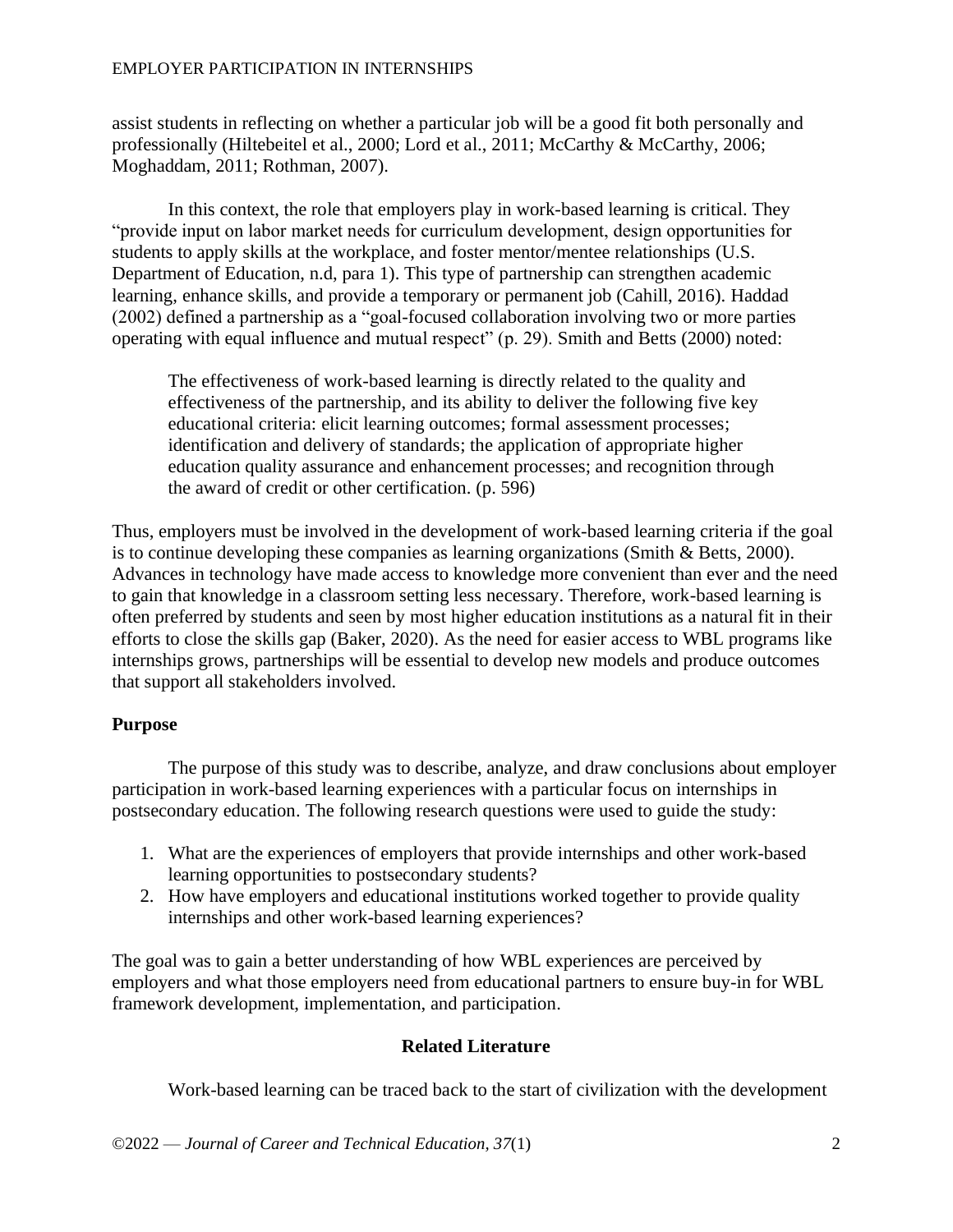of the apprenticeship (Jacobson, 2015). Apprenticeships are a more intensive form of WBL that are employer driven, they combine flexible on-the job training with classroom knowledge; and typically involve an increase in wages as the apprentice's skills increase (Cahill, 2016; U.S. Department of Labor, 2020). Apprenticeships remain one of the most common forms of WBL, along with other prevalent forms including internships, co-ops, on-the-job training, and transitional work (Cahill, 2016).

WBL experiences such as internships are a common form of learning used in postsecondary education. "To realize successful student outcomes, internship experiences must be well structured and well-integrated with the school curriculum and culminate in products or services that demonstrate learning" (Brown, 2003, p. 2). On internships, students are able to participate in realistic tasks, gain insight into career choices, prepare for future employment, gain an individualized experience, and provide motivation to remain in a chosen career field (Divine et al., 2007; Kosnik et al., 2013).

While the benefits of internship participation are well documented, it is important to identify some of the limitations that internships bring to students, institutions, and organizations in postsecondary education. Examples include (a) an extensive time commitment, (b) logistics and location, (c) placement, (d) costs, (e) variableness in the quality of the experience, (f) unstructured learning experience, (g) incomplete learning cycle, and (h) less conducive to teamwork (Kosnik et al., 2013). For an educational institution to effectively manage a structured internship program, it would require administrative expertise and a large network of employers (Divine et al., 2007). Depending on the location and size of the school, a dedicated staff would also be necessary to coordinate student assignments (Kosnik et al., 2013, p. 617). Despite these challenges, internships are "widely viewed across the postsecondary landscape as one of the high-impact practices that campuses should adopt, scale, and sustain" (Hora, 2019, para 1.)

Unfortunately, the number of private employers providing WBL experiences like internships is low. Holzer & Lerner (2014) found that low participation may be the result of insufficient information sharing on the benefits of WBL programs and how to obtain them. They also found that "among workers, a reluctance to forgo higher wages early on creates a form of wage rigidity that can limit a firm's ability to pay lower wages during the training period" (Holzer & Lerner, 2014, p. 4). Setting up a WBL program also involves costs that some small companies are not able to cover (Holzer & Lerner, 2014). According to Holzer and Lerner (2014), "many American employers and their industries simply lack a tradition of investing in the skills of their workers and look for workers to arrive at their firms with the needed skills" (p. 4).

Further, the fear that employers would invest in training workers and then lose those skilled employees to competitors has long been presented as a central reason for low employer support for WBL initiatives (Lerman et al., 2009). Lerman et al. (2009), however, found that only 25% of employers surveyed in their study identified poaching as a significant concern and 29% regarded it as a minor problem. Despite this information, poaching remains a concern that may deter employers from starting new work-based learning programs (Lerman et al., 2009). Regardless of the WBL type, partnerships between employers and educational institutions are essential for a successful program. Therefore, WBL should be viewed as a complement and not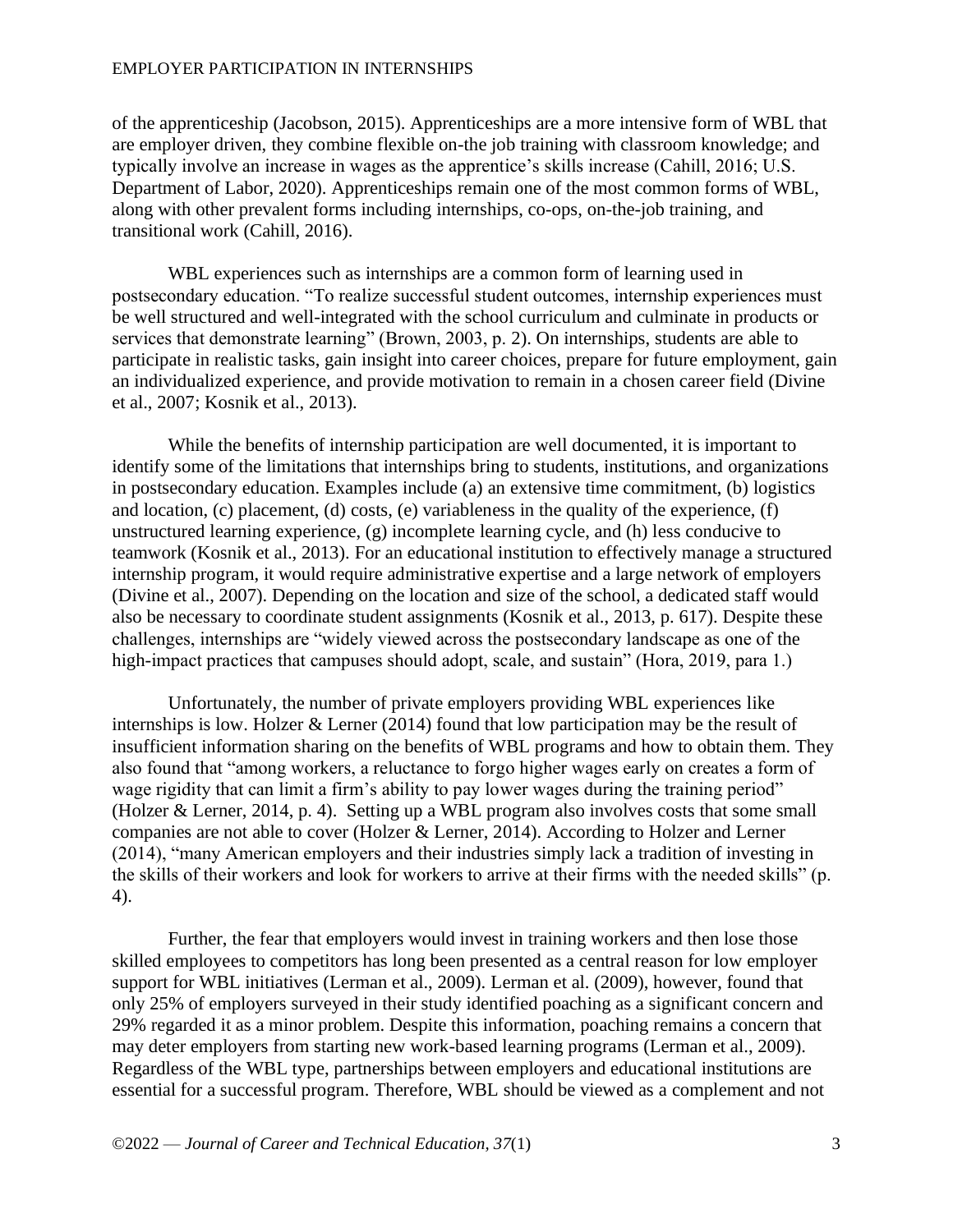substitute for education (Holzer & Lerner, 2014).

According to Grubb (1996), a school's relationship with employers is a critical component of a graduate's career success; but unfortunately, colleges are challenged by their slow response to shifting labor market demands. As a result, students may miss opportunities to connect with employers while institutions fall short in supporting their student's school-to-work transition (Person & Rosenbaum, 2007). Person and Rosenbaum (2007) found that random faculty/employer relationships do exists, but schools themselves can hinder these relationships due to their structures and practices. These institutional structures "may affect the level of faculty effort directed toward building and maintaining links with potential employers and some may turn out to be barriers" (Person & Rosenbaum, 2007, p. 233). Person and Rosenbaum (2007) found that time constraints, employment of adjunct and part-time faculty, and the division of labor are the most common barriers for connecting employers and instructors. As instructors manage multiple responsibilities, relationship building can become a secondary task. Additionally, part-time and adjunct instructors often experience high turnover making it difficult for an institution to maintain an employer relationship that was sustained by a temporary employee (Person & Rosenbaum, 2007). Furthermore, the management of employer relationships in some institutions is delegated to a specific person or office. While this promotes more sustainability in contacts, it can also "isolate departments and individuals with specific functions" causing faculty to "easily dismiss their own potential role in connecting with the labor market" (Person & Rosenbaum, 2007, p. 226). Knowing the barriers of work-based learning presents an open opportunity for both industry and education to examine and address accordingly.

Employers play a significant role in how WBL addresses the skills gap and develops a diverse pool of talent (Cahill, 2016). Therefore, an increase in learning that combines traditional classroom instruction with industry specific opportunities is expected (Rogers-Chapman & Darling-Hammond, 2013). In this regard, as reported by Greenfield and Stevens (2018), the keys to expanding WBL opportunities may include: (a) platforms that provide opportunities for learners to engage with professionals both in real time and through recorded interactions; (b) non-tech-based solutions that connect students with local businesses; (c) social entrepreneurship projects; (d) micro-badging or micro-credentials, and (e) entry level career certifications or college credit.

As we continue to embrace the information age, partnerships between industry, education, and individuals will take on a different importance if planned management of knowledge remains the requirement (Smith & Betts, 2000). Governments will give incentives; employers will provide more funding for WBL initiatives; the labor market setting will be more conducive to a culture of lifelong learning; the benefits of collaboration and partnership will become increasingly more obvious; and we will see more flexibility and creativity among employers, educators and individuals as they respond to a constantly changing society and global workforce (Smith & Betts, 2000). To wit, in recent years, the COVID-19 global pandemic impacted how we do work-based learning, but despite the challenges, opportunities have emerged for CTE to grow stronger (ACTE, 2020).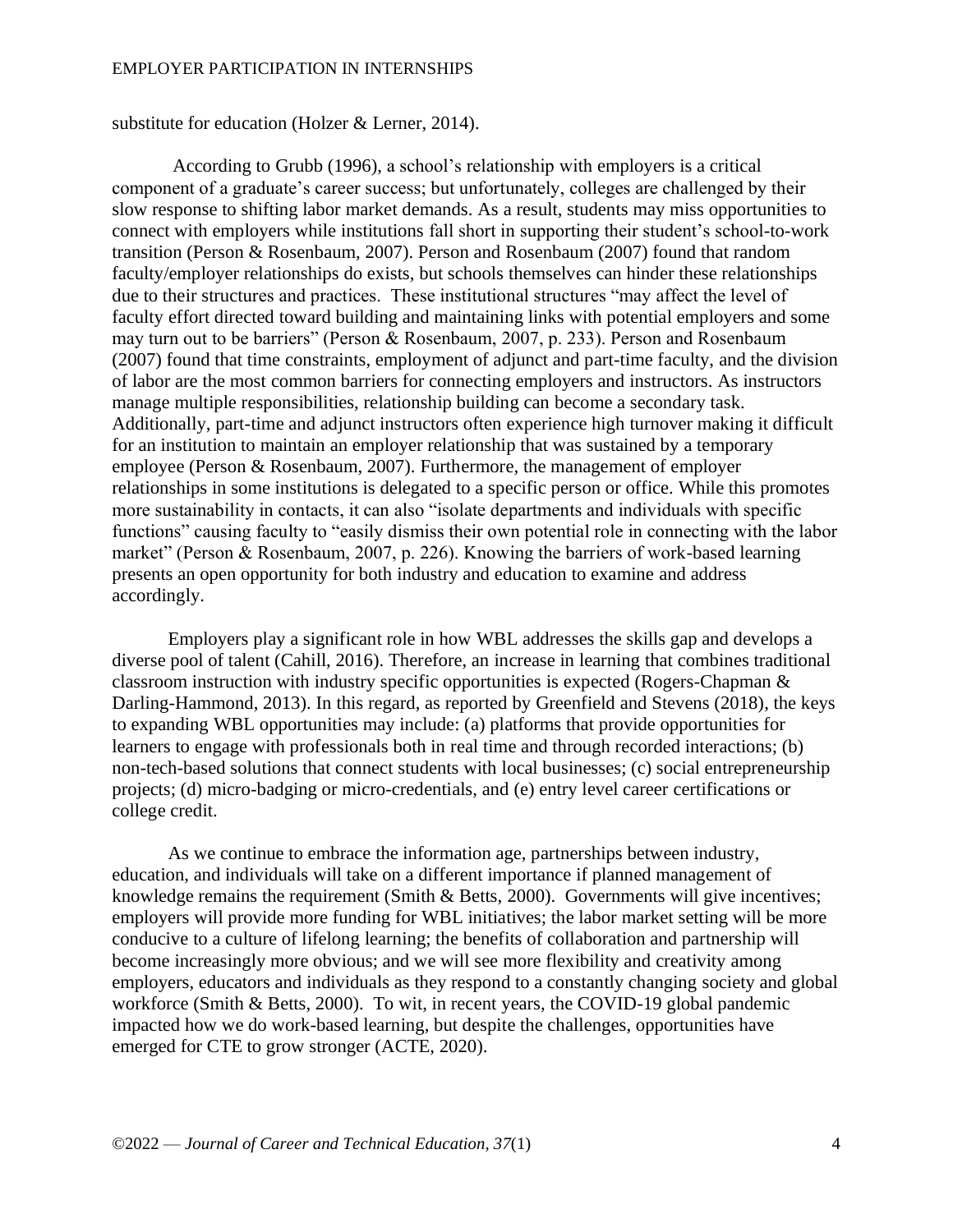Currently, school-based and virtual models include designing the classroom as a business operated by learners and school-based enterprises that serve clients remotely (ACTE, 2020). Other remote options include virtual worksite tours; virtual interviews with industry professionals; virtual mentoring sessions; and virtual micro-internships, internships, and apprenticeships (ACTE, 2020). Blended learning environments that combine various options have also become popular methods for delivering quality CTE in challenging times (ACTE, 2020). Regardless of the option used, maintaining a connection between the learner and industry professional remains a top priority (ACTE, 2020).

### **Conceptual Framework**

To assist in the analysis and interpretation of the findings, the researcher used human capital theory and the workplace learning interrelationships model as the conceptual framework. The human capital theory explains how an investment in a student's skill development provides advantages for the individual, organization, and community (Chavis, 2017; Becker, 1975). Sweetland (1996) and Mincer (1989) noted that human capital theory explains the direct correlation between economic growth, education, and skill development while emphasizing how human capital rises with economic development. When employers provide an internship, they provide a learning experience that allows the student to invest their time and talent into a program with the potential to give them a competitive advantage in the workforce (Chavis, 2017).

In turn, the workplace learning interrelationships model describes a 3-way partnership between the student and their learning plan; the employer and their business plan; and the interface of a university's corporate plan with all three working together (Nixon et al, 2006). The student's learning plan involves career and personal goals, the employer's business plan includes productivity, innovation, and workforce development, while the universities corporate plan involves marketing, recruitment, access, curriculum, research, and innovation (Nixon et al, 2006, Thomas & Angove, 2012).

Companies and educational institutions in postsecondary education have a long history of forming partnerships and collaborating on education, research, and innovation (Albats et al., 2020). However, Chavis (2017) found that those relationships can be "complex because of the highly diverse organizational structures and cultures of academia and business, which create specific barriers and may limit the efficiency and effectiveness of such partnerships" (Galan-Muros & Plewa, 2016; p. 1). To this end, many scholars have used social capital theory to address the "complex phenomenon of company-industry partnerships, but a limited focus has been placed on the human side of these partnerships (Albats et al., 2020). Felin and Foss (2005) found that much of the existing research fails to recognize organizations as entities formed by individuals. Therefore, human capital theory and the workplace learning interrelationships model provide an ideal framework to examine employer perceptions of work-based learning and their interactions between individuals and organizations from a micro-foundational view (Chavis, 2017; Felin et al., 2015; Ghouri et al., 2019). When industry and education work together, new knowledge has a platform on which to emerge.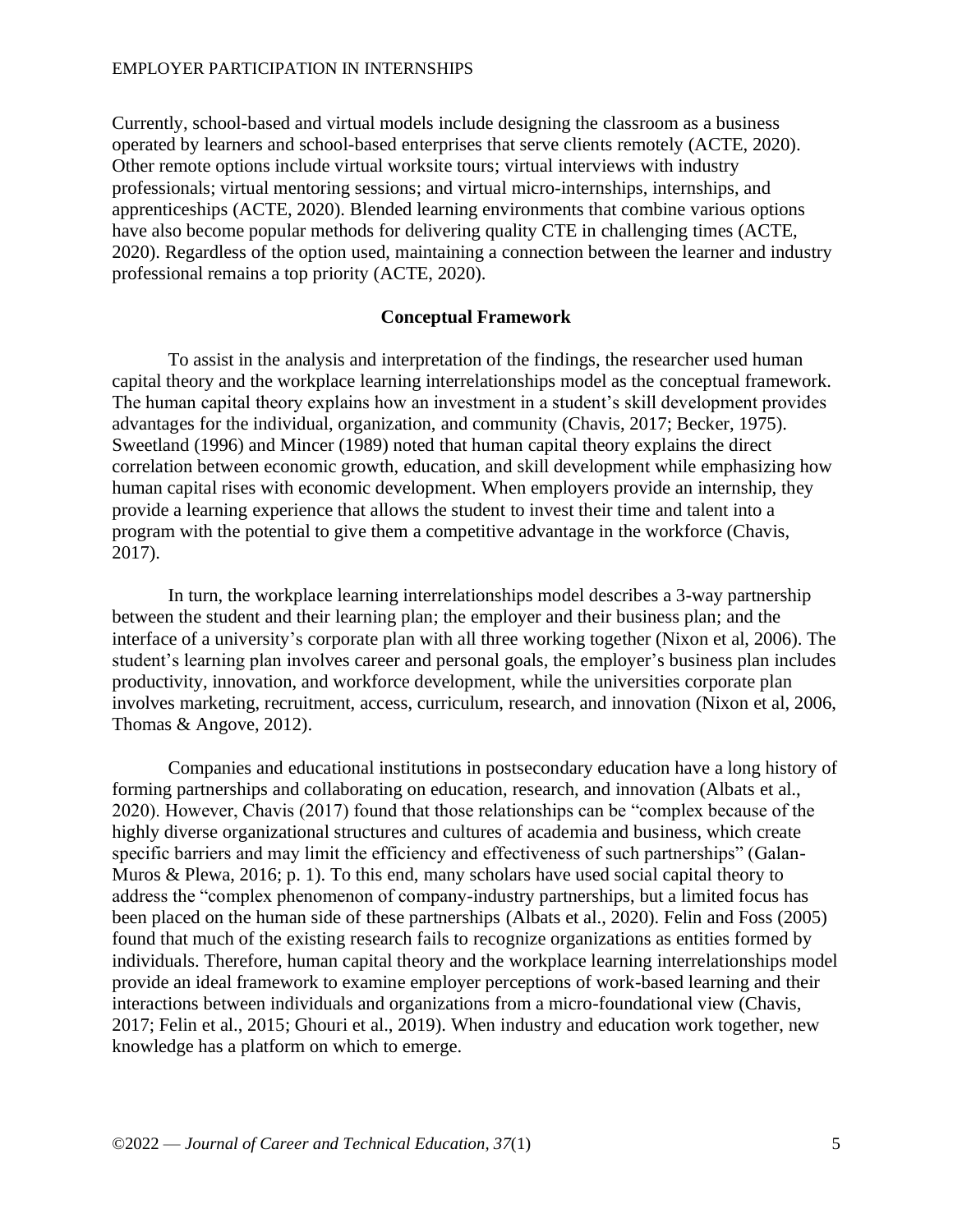### **Method**

A qualitative design was used for this study because it allowed participants to share their own experiences. Interviews are the most common method used in qualitative research and according to Patton (2015), "the purpose of interviewing is to allow us to enter into the other person's perspective" (p. 426). Feelings and behavior cannot be observed; therefore, interviewing provides an opportunity to better understand the meanings that individuals develop from the activities around them (Merriam & Tisdell, 2016; Patton, 2015).

Merriam and Tisdell (2016) noted that "there are multiple realities, or interpretations, of a single event" (p. 9). Therefore, qualitative researchers "do not find knowledge, they construct it" (Merriam & Tisdell, 2016, p. 9) by developing another interpretation of their findings based on "other's views filtered through his or her own" (Merriam, 1998, p. 23). Thus, the use of this research design was most appropriate.

### **Participants**

A purposive sampling strategy was used to identify employer participants for this study. Purposive sampling is "based on the assumption that the investigator wants to discover, understand, and gain insight and therefore must select a sample from which the most can be learned" (Merriam, 2009, p. 77). As such, seven employers were identified to participate in this study. Each of the seven participants identified as white; six were female; one was male; and the average age was 48. Participants represented the following industries: healthcare, human resource management, government, manufacturing, and non-profit.

Each of the seven employers consistently recruited students from a local community college, a 4-year institution, an HBCU, or combination of all three. More specifically, these institutions included a predominantly white research 1 institution with over 40,000 students, a historically black college or university (HBCU) with over 7000 students, and a large community college with over 35,000 students. At the time of this study, the unemployment rate for this area was 4.4% with 183,246 of its residents employed (Bureau of Labor Statistics, 2020). The primary recruitment strategy involved sending email invitations and providing follow-up phone calls, as appropriate. To ensure that data was collected in an ethical manner, IRB approval was obtained, and each participant received a detailed informed consent that clearly outlined the purpose, intent, and procedures used in this study. Participants were given pseudonyms to protect their identity and all data was stored in a locked office space and in a secured online file management system. As a form of appreciation, each participant was provided a Starbucks gift card after all interviews were completed.

#### **Procedure**

Virtual interviews were used as the primary source for data collection. Interviewing provided an opportunity to better understand the meanings that individuals developed from the activities around them (Merriam & Tisdell, 2016; Patton, 2015). Semi-structured, or guided, interviews allowed the researcher an opportunity to develop a standard set of questions for each participant while still providing flexibility to modify questions and the order for the purpose of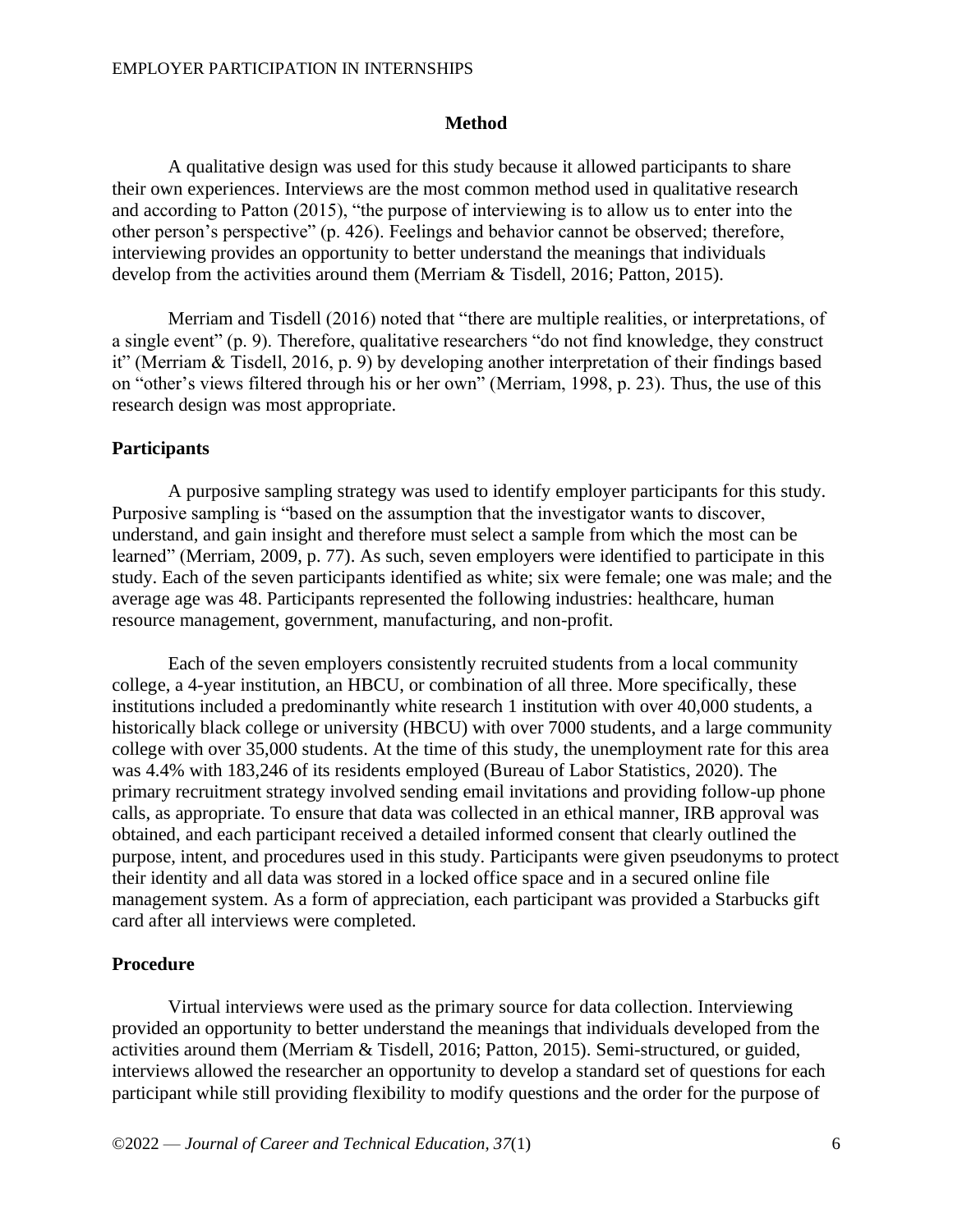probing more deeply while clarifying key points (Lichtman, 2013; Merriam & Tisdell, 2016). Semi-structured interviews also guided the researcher on how to respond to the interview situation as it evolved with ideas that may be new to the topic (Merriam & Tisdell, 2016). Questions ranged from general to specific and each participant possessed appropriate experience with WBL programs making them effective contributors to this study. Interviews continued until the researcher was able to reach data saturation after each interview.

Data collection and analysis occurred simultaneously. Merriam (1998) found that "analysis that occurs separately from data collection can be "unfocused, repetitious, and overwhelming in the sheer volume of material that needs to be processed" (p. 162). By following this procedure, the researcher minimized the difficulty in deciphering large volumes of material (Merriam & Tisdell, 2016; Merriam, 2009). Due to safety concerns surrounding the COVID-19 pandemic, six interviews were conducted via Zoom video conferencing technology and one interview was conducted via phone. Each participant was interviewed once for 1-2 hours. Informed consent was obtained from each participant and each session was audio recorded.

To ensure accuracy and to allow more time for analysis, a transcription service was used to transcribe the recordings. Once the transcripts were received, participants were allowed to review and make corrections, as appropriate. The researcher was then able to review each transcript in detail and then assign an initial set of codes based on the research questions and the overall data. Data was reviewed line-by-line to produce more detailed codes. Codes were individually reviewed and later grouped into broader themes. Themes that appeared most often were identified and further investigated. Throughout this process, it was important to document significant points and review the data multiple times for sufficient comparison of findings (Merriam & Tisdell, 2016; Merriam, 2009).

The researcher took multiple steps to ensure trustworthiness of the study. First, seven employers representing five industries were identified to participate in this study to secure multiple viewpoints and reducing the effect of researcher bias (Shenton, 2004). To follow up, interview transcripts were sent to the seven participants as a form of member checking. Lincoln and Guba (1985) found that member checking can be a crucial technique for establishing credibility in a research study. Participants were also given pseudonyms to protect their identity. To ensure reliability, thick descriptions and a thorough outline of the research design was shared to provide a detailed account of how the study was conducted and how data was analyzed. Merriam and Tisdell (2016) defined this process as the audit trail. Thick descriptions of the background data were also helpful in establishing the context of the study (Shenton, 2004).

### **Results**

The research questions used to guide this study focused on exploring the experiences of employers that provide work-based learning opportunities such as internships to postsecondary students. This study also sought to examine the relationships between employers and educational institutions, from the employer perspective, as they worked together to provide quality work-based learning experiences for the students served. Human capital theory and the workplace learning interrelationships model were helpful in the analysis and interpretation of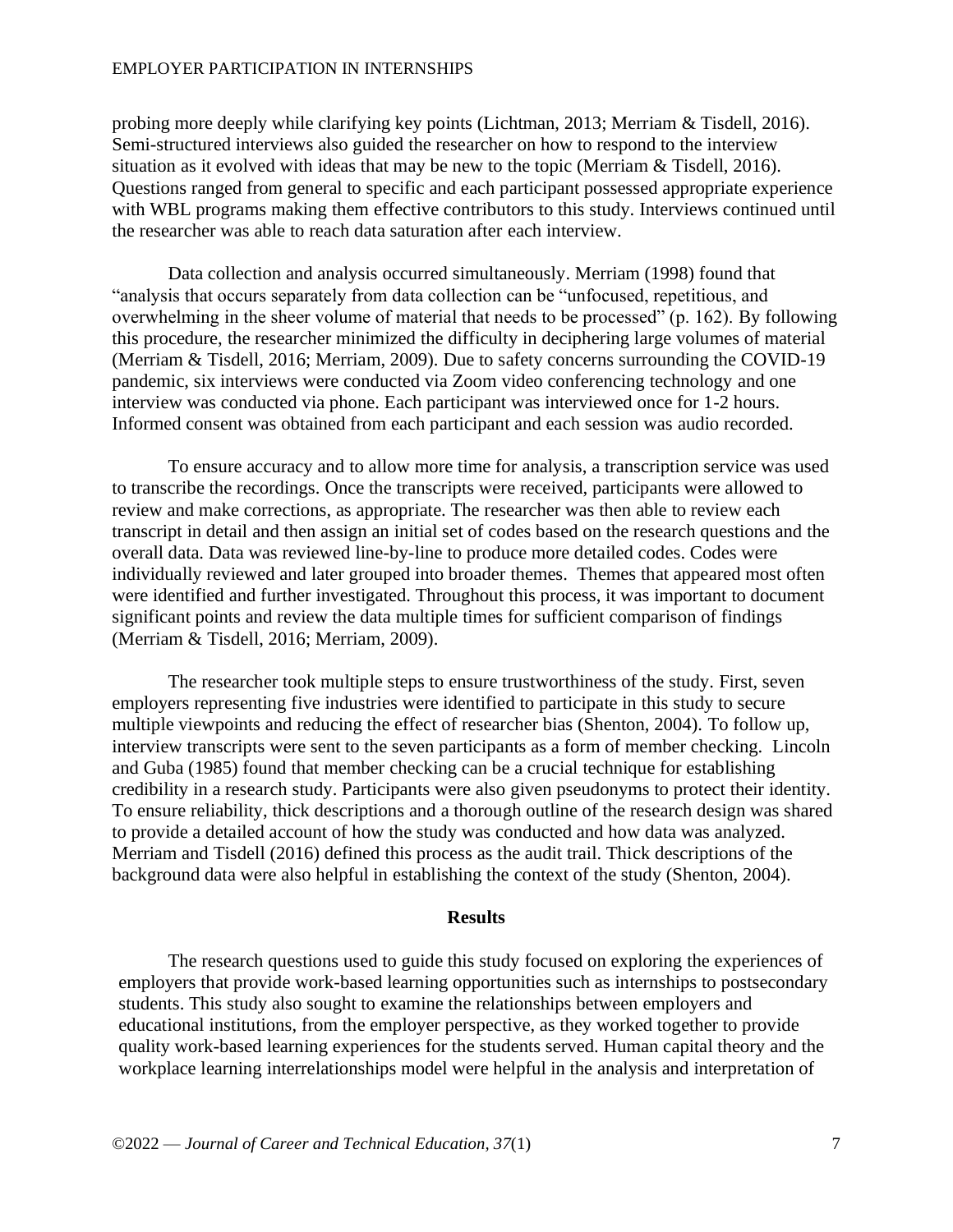the findings. Recommendations for partnership improvement were made based on interview results.

### **Employers' Perspectives on Providing Internships**

Research question one asked, "What are the experiences of employers that provide internships and other work-based learning opportunities to undergraduate students?" Based on the evidence gathered, the following themes emerged: work-based learning builds community partnerships and work-based learning establishes recruitment pipelines.

### *Work-based Learning Builds Community Partnerships*

Building community partnerships was one theme that emerged from employer's perception of the benefits of work-based learning. This theme referred to making connections with specific individuals, offices, and programs within educational institutions for support in developing WBL programs and accessing student talent to fill their WBL experiences. Stauffer (2019) found that WBL programs allow the employer to be involved in what institutions are teaching as they build a workforce equipped with the skills that employers are seeking. This allows the needs of the community to better align with the material being taught in the classroom (Stauffer, 2019). When employers see how working with students can further their mission, partnerships can be a long-term success (Loria, 2018).

Mae, a human resource manager in the manufacturing industry, shared that her organization has connected with many of the educational institutions in the area including the technical and community college. "They have programs that are similar to what you would look for at our facility," she said. She also noted that they have donated machines to the school so that students can gain additional training.

In turn, Mark, a human resource professional in the healthcare field, noted that many students lack a desire to live and work within the local community. To address this issue, they have worked to implement "sense of place" projects that help retain, attract, and harness local talent (Knight Creative Communities Institute, n.d.). This initiative was developed in 2009 to expand internship opportunities, enlighten college students and recent graduates about what the area has to offer; and engage students in the community as a whole (Knight Creative Communities Institute, n.d.). Through continued community partnerships and more WBL initiatives, they hope to achieve this goal of making the city a place where students choose to live, work, and play.

Developing partnerships also helps provide structure in program development, implementation, and execution. To increase the value of work-based learning opportunities like internships, Hergert (2009) suggests that each experience is structured and combined with the academic knowledge that students learn in the classroom. A customized structure can reduce limitations and produce positive learning outcomes for student participants (Hergert, 2009; Kosnik et al., 2013; Saltikoff, 2017). Joan, a coordinator with a state agency, noted that structure is a key within her organization:

Many meetings have taken place where other departments were considering an intern, but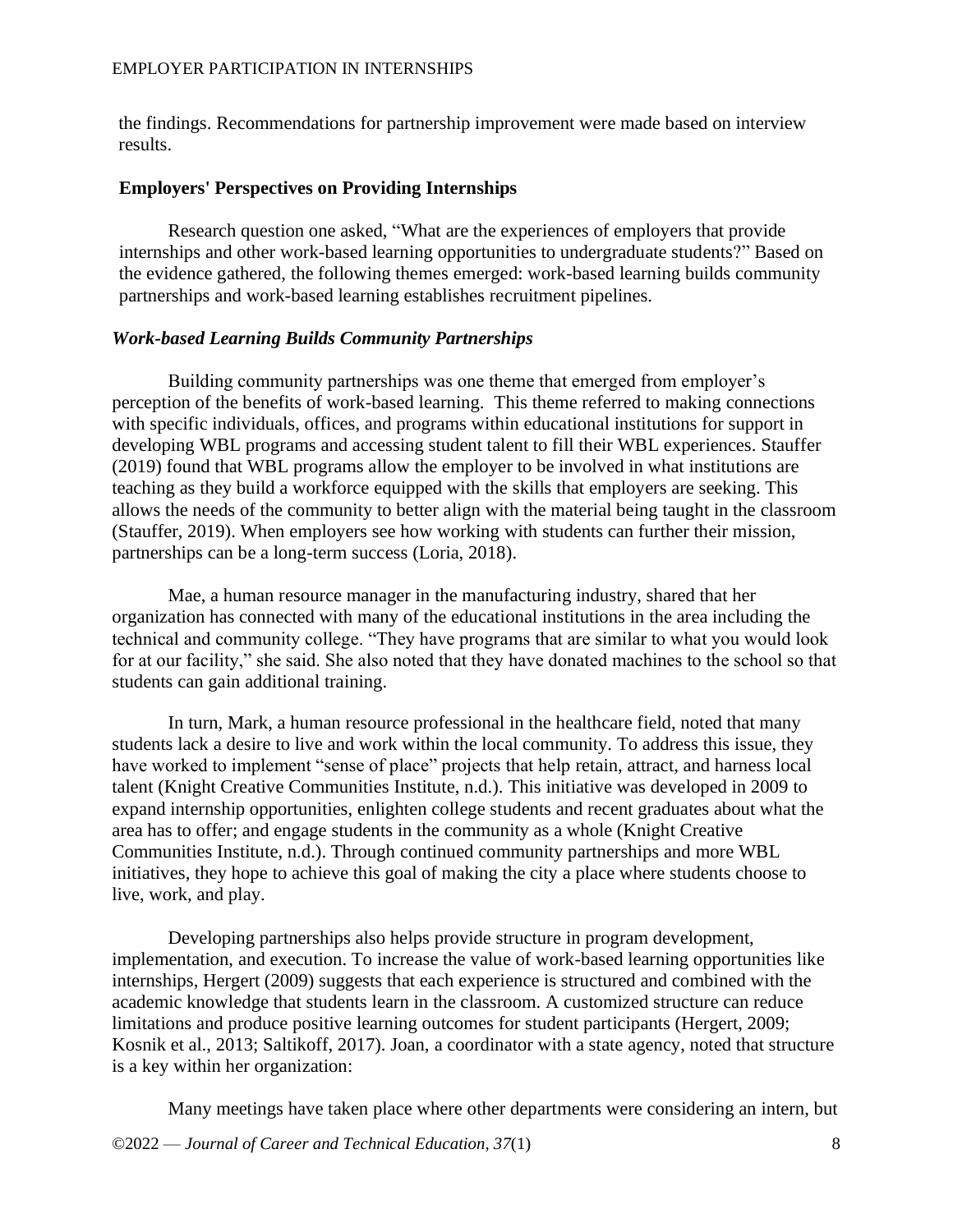they didn't really have a vision for what they wanted. It needs to be mutually beneficial and well-rounded. The students should have structured assignment meetings, progress reports, and one-on-one meetings to make sure they are getting the most out of the program. The structure we provide helps us to address any issues that might come up as they happen instead of being surprised later.

As students gain new skills, employers gain an expanded opportunity to develop strong WBL programs while giving back to the community in which they live.

### *Work-based Learning Establishes Recruitment Pipelines*

Establishing recruitment pipelines was a consistent theme that emerged from this study. Partnerships with the education community helped employers develop an active recruitment strategy which increased their chances of retaining local talent. Employers noted that having connections on campus and a presence at various campus and community events makes it easier for them to fill open positions. Mark, a human resource professional in the healthcare field, shared that this is even more important when recruiting in a difficult job market. He said,

I have a great relationship with the local 4-year institutions, but many of those students have no interest in staying local after graduation. Therefore, the additional connections that I maintain with the community college, technical school, and private college can often provide even more benefit since those students live in the community and are often more open to local opportunities.

Mark also shared that he is very strategic when he establishes relationships with educational institutions. "We look very closely at the recruiting potential for their students," he said. "We clearly prioritize local schools and clinical programs, but we also do it out of a sense of just being a good community partner."

Further, Ella—a state government agency leader, expressed a sense of pride in seeing students convert to full-time employees. She noted,

I am confident in the strong base that our students receive as part of our WBL program. We know they are going to do well. Wherever they end up in the agency, they're bringing that skillset and the knowledge they received through our mentoring efforts.

From each participant, there was a clear connection between community engagement and recruitment. Many of the employers interviewed for this study named specific events and organizations that have been integral in their ability establish pipelines to aid in their recruitment efforts. Those include participation in career fairs, invitations to speak during classroom visits, and opportunities to engage with likeminded business professionals during community organization meetings. Susan, a manager for a staffing firm, noted her participation in multiple community organizations and her connection to the university career centers as key in helping her to build recruiting relationships for her organization. She said,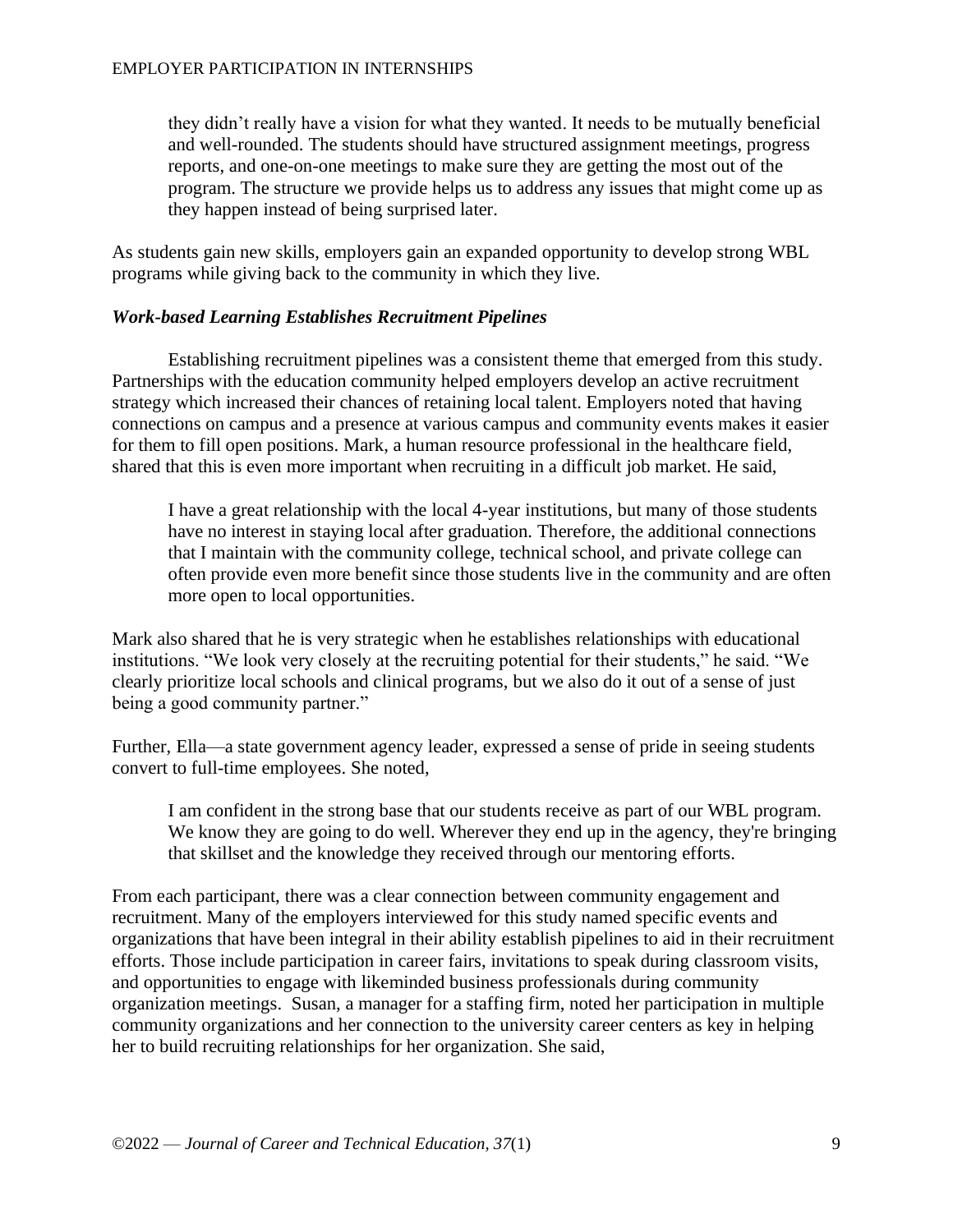These partnerships have given me the opportunity to serve as a classroom volunteer working with high school students under a career curriculum; participate in job fairs; conduct speaking engagements on workforce readiness, resume writing, and interviewing strategies; participate in employer panel discussions; conduct mock interviews at local institutions; and provide internship opportunities to local college students. We invest time in our community because that is where we work, and we want to share our knowledge. We want to be good corporate citizens of the community that we live, and we appreciate how our interns help us get things done.

The relationships that these employers developed play a significant role in their ability to establish recruitment pipelines that produce quality talent.

### **Employer and Institutional Collaboration**

Research question two asked, "How have employers and educational institutions worked together to provide quality internships and other work-based learning experiences? The following three themes were identified: (a) lack of information impedes growth, (b) virtual experiences are essential, and (c) financial constraints impact participation.

### *Lack of Information Impedes Growth*

Difficulty in gathering information and a belief that work-based learning is too time consuming were the most important components of this theme for employers when discussing perceived barriers to WBL partnerships. Difficulty in gathering information referred to having easy access to the people and information necessary to be well informed about starting and maintaining a successful WBL program. The belief that WBL will consume too much time referred to the need for more clear communication on the benefits of WBL and identification of the support systems available to change negative beliefs. Many of the employers interviewed noted that information about WBL is not as readily available as some may believe. Mae, an HR manager in the manufacturing industry, suggested that education do a better job of partnering with employers to share more information on the benefits and processes of WBL. "It helps your organization and students get a sense of the gap that exists between reading about something in a textbook and the actual hands-on experience," she said.

Joan, a state agency coordinator, mentioned the significance of knowing more about how students can gain academic credit or directed independent study (DIS) credit during their WBL experience. She noted that academic credit can be a way to help hold the students accountable especially when the organizational structure is not strong. Ella, a state agency leader noted that they require students to sign up for credit in some capacity. "If they are not signing up for credit where there's some accountability through their major, we ask them to sign up for recognition," she shared. They both mentioned that being knowledgeable in these areas and having support from institutions to provide these options helps to ensure that they are getting something in return. "It needs to be mutually beneficial," said Ella.

Mark, a human resource professional in the healthcare field, shared that his challenges tend to be more procedural. "We have agreements that meet our needs," he said, "but invariably, a school will want to revise that agreement before they sign." Communication about those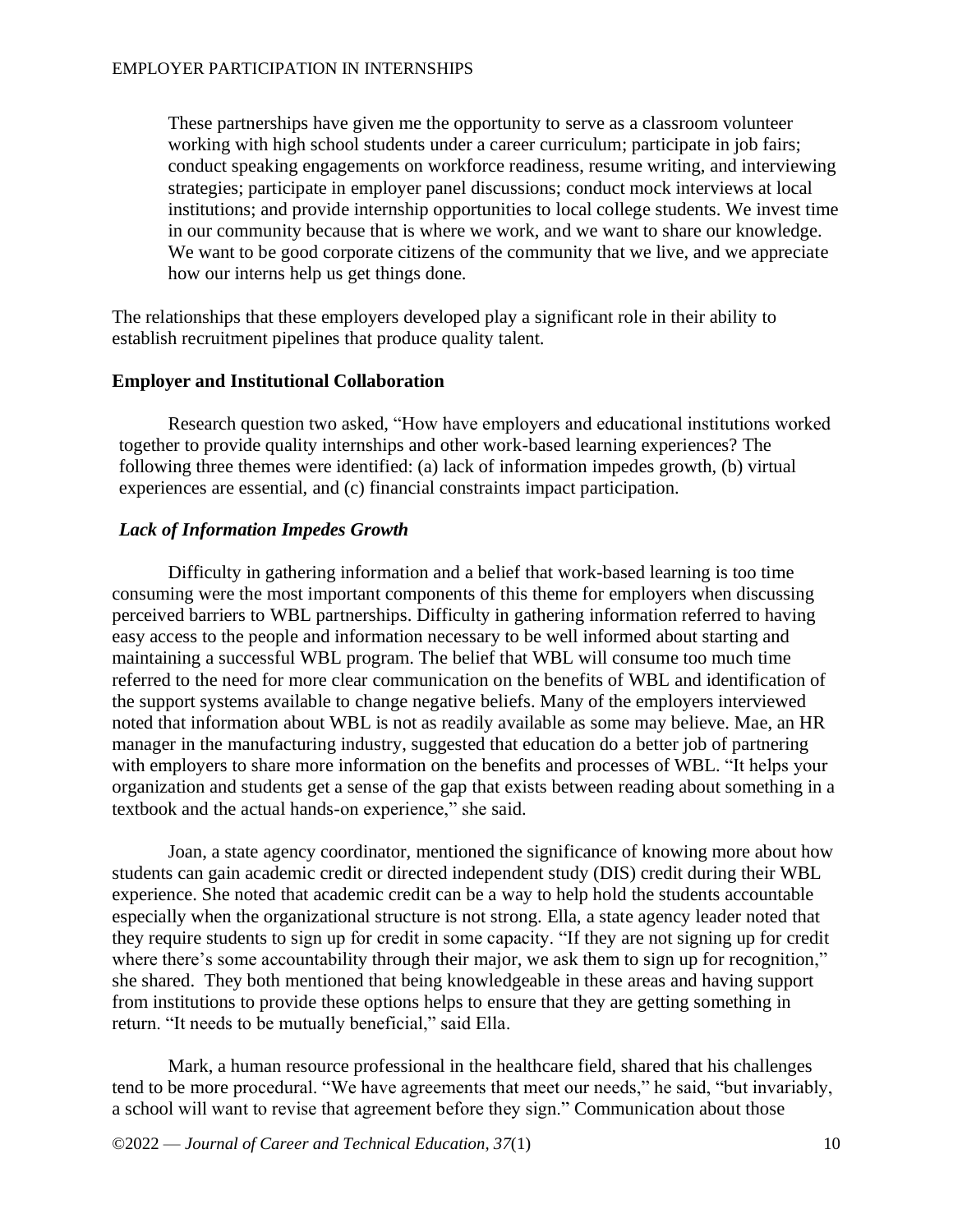agreements and their purpose in the healthcare field can often cause much back and forth between the school and employer, but ultimately, they are often able to reach some type of agreement when information is freely shared.

Multiple employers suggested joining HR groups like the Society for Human Resource Professionals and serving as guest speakers during organizational meetings. Not only can education professionals share information on work-based learning programs, but employers can share important industry trends and market data that could help to shape curriculum and expand the pool of mentors that students need (U.S. Department of Education, n.d.). Overall, more education, outreach, and creative outlets were recommended to improve the type and frequency of information shared between industry and education.

### *Virtual Experiences are Essential*

The need to embrace a virtual reality was a significant theme that emerged from this study. As a result of the COVID-19 pandemic, many people across the world transitioned to a virtual work environment. Traditional face-to-face interactions were halted and many WBL programs were either postponed or cancelled if the employer was unwilling or unable to offer a virtual experience. While the sudden shift was daunting for some, many adapted well and continue to explore options to ensure that they can provide a quality work-based learning experience regardless of the format.

Joan, a coordinator with a state agency, shared that "part of their future career is going to involve how to work virtually so if we are developing students professionally, we should probably incorporate this into our program." Ella, a state government agency leader, shared similar thoughts by noting that the post-COVID world will look a lot different from what we were familiar. "Teaching students how to use various technologies has become even more crucial than ever before," she shared. "It is imperative that employers embrace the change that technology allows." Kim, a recruiter for a state agency, noted that many of her positions may become remote in the future because they realize that moving to another city or state does not mean that the duties of the job can't be fulfilled. "We are trying not to be stuck in the past and are really thinking about recruitment for the next generation," she said. Each employer recognized that the technology is available so there is no reason that work-based learning cannot be offered in a virtual environment.

Penczak (2018) found that virtual work-based learning can address some of the common barriers to participation like transportation, distance, size, type of partner sites, and diverse student needs for support and access. Charlotte, an HR professional, noted that because her organization was able to convert to a virtual environment quickly, she feels that it opened the door for many other students to gain experience that they normally would not have been able to gain. "I think we've been so successful with virtual that if we had an applicant who could only work virtually, it would not be a game changer," said Charlotte. "We realize that there is this cross-pollination that happens when teams are working across their silos and we are really working to recreate that environment," she shared.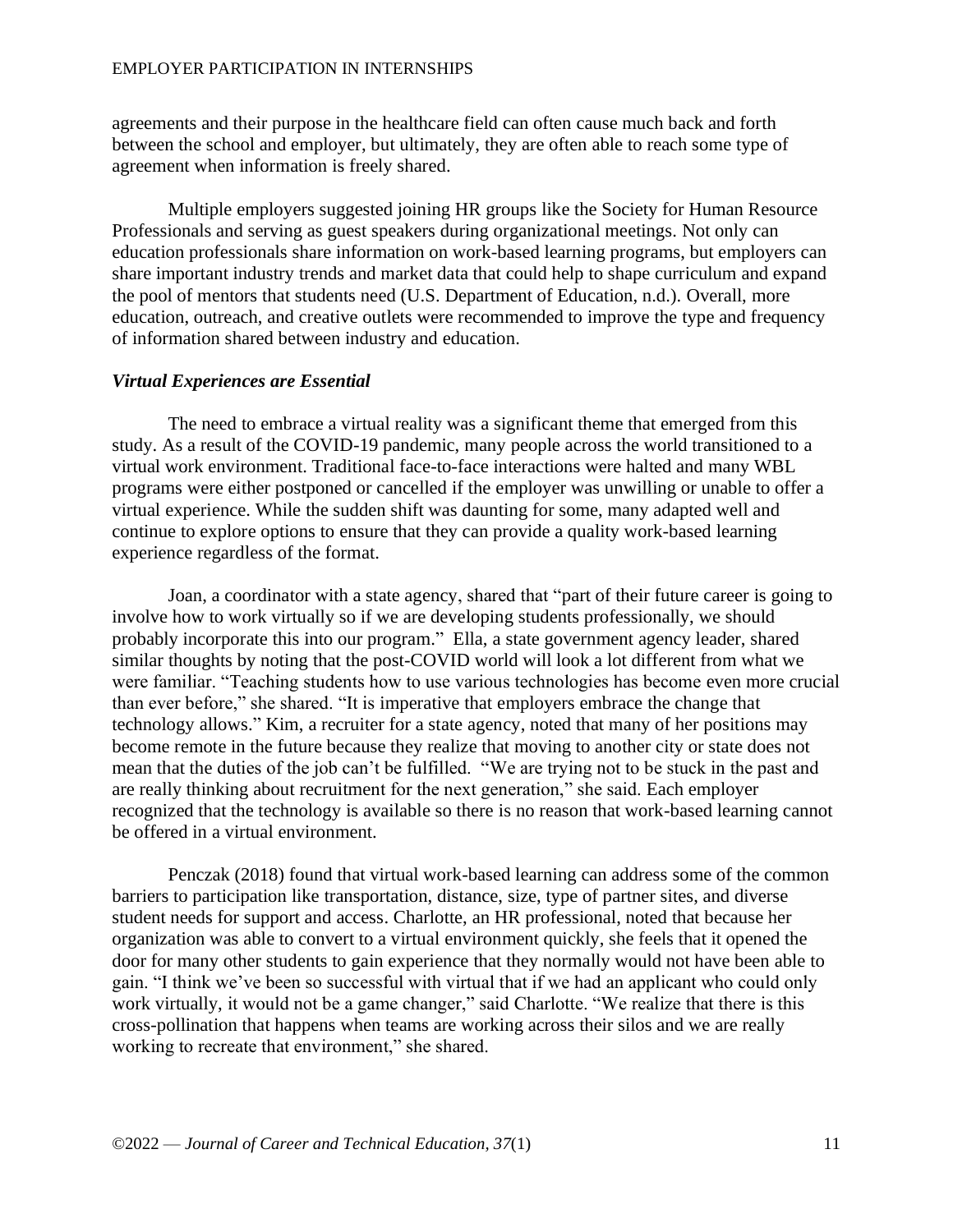For Mark, a human resource professional, virtual work-based learning can be a bit more complex. In the local community college, a section of their healthcare careers campus is a simulation. "Once you're inside, you don't know you're not inside a hospital ICU," he said. There are no physical patients, so they use patient simulators to assist with the learning. While simulations provide a huge benefit for work-based learning, Mark acknowledged that most of the accrediting bodies for nursing still want students to have a certain number of hours with handson training at the bedside of real patients. Some of this can be accomplished through telemedicine. As a result, "We've increased our capacity for telemedicine," he shared. They use this for standard physician appointments and as an example for specialist physicians to communicate and do patient visits virtually. "The live patient experience is still important," said Mark, but "we may be able to do more laboratory simulations for students in their own facilities using telemedicine."

While transitioning to a virtual environment or incorporating virtual components into a work-based learning opportunity has its challenges, all employers agreed that the benefit of still being able to continue the experience with the help of technology far outweighs any challenges that may be present.

### *Financial Constraints Impact Participation*

When discussing barriers to work-based learning, the issue of cost was a point of concern for six out of the seven employers interviewed for this study. While some expressed frustration over the high cost of attending career fairs, others were concerned with their inability to provide funding or increase existing funding for the students that participate. Charlotte, a HR professional, had concerns about both. Her organization participates in smaller career fairs, but she believes the larger fairs are geared toward big employers. She noted that funding for her program is hard to secure so they try to make sure the money spent is where they think they have the best benefit. Charlotte also noted that students need funding too. "If there was a way we could partner with institutions on some grants, that would be wonderful," she shared.

Ella, an agency leader with a state agency, noted that they primarily use job postings and word of mouth to share their WBL programs, but seldom participate in career fairs. "We don't have a budget to pay \$200 - \$1000 depending on what school it is or what career fair they are hosting," she said. Ella also noted that unpaid internship can be a limitation for some students that may already be struggling to pay for school while working. With the changes brought about by the COVID-19 pandemic, employers shared businesses are being cost cautious and suggested that educational institutions work more closely with them to resolve this important issue. "There has to be some kind of conversation and some brainstorming to figure out how to address this moving forward to help students from all backgrounds," said Joan, a state agency coordinator.

Mae, an HR manager, shared that she has participated in career fairs in the past. Her concern, however, lies with both timing and cost. In addition to cost, she noted that several schools hold career fairs on the same day or during the same week which makes it difficult for her to connect with students from multiple institutions. Mae noted that, for a private employer, career fairs can be more about getting their name out there than recruiting candidates. "That's a lot of money especially when we're working with several different schools in the same area," she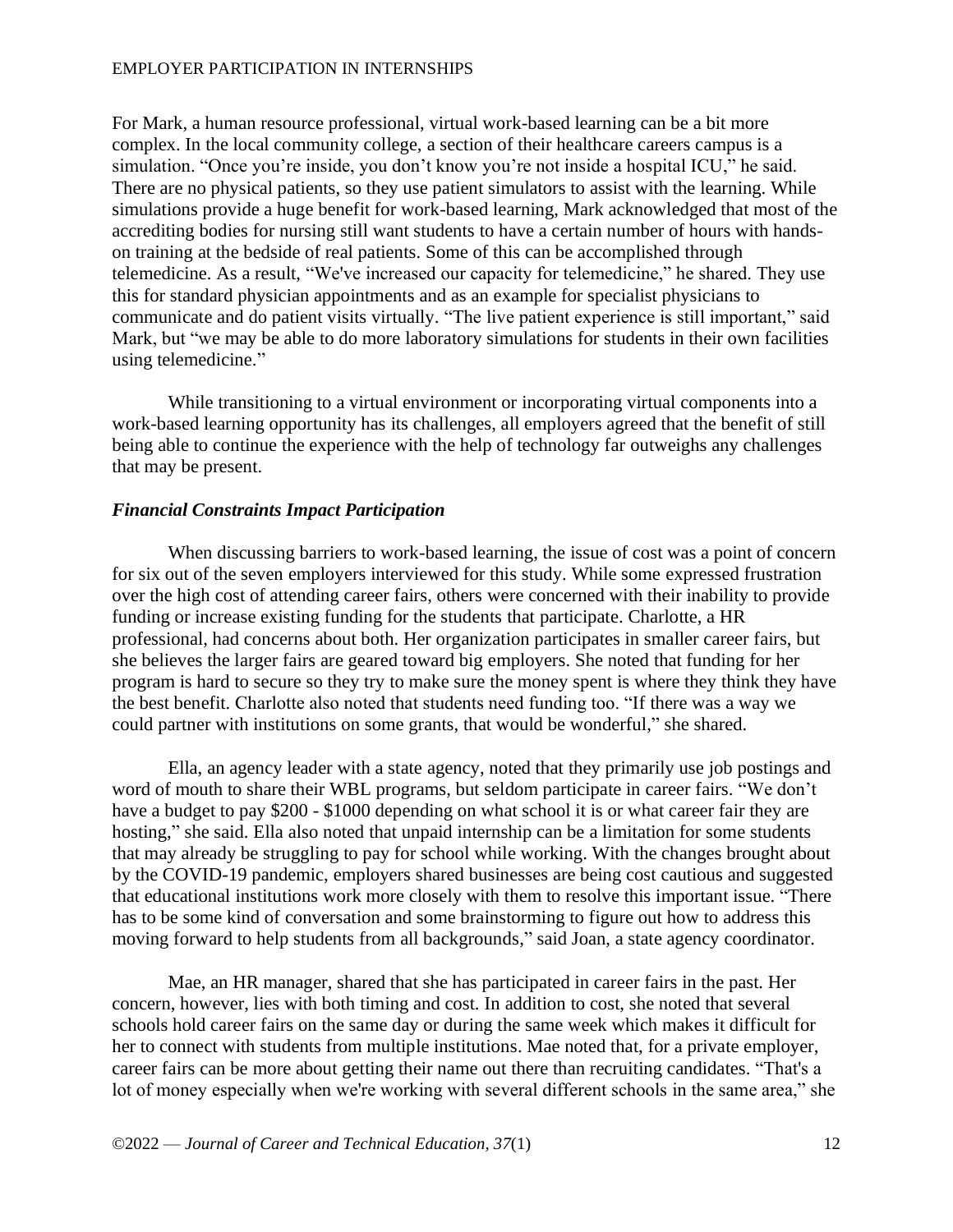said. Kim, a recruiter with a state agency, shared that she often struggles with convincing her manager that the increasing cost of career fairs is a "win-win" for budget purposes. "We often wonder why it costs so much?" Employers interviewed for this study believe that career fairs are a great way to introduce students to the business, but with so many institutions in the area, they are forced to take cost into consideration.

Susan, a manager for a staffing firm, viewed the cost concern from a different perspective. She noted that companies have many responsibilities when taking on employees including confidentiality and workers compensation. "That's an additional cost to the employer," said Susan. "I think concerns over the legal risks, the legal ramifications, and costs for workers compensation may be what's stopping some employers from offering work-based learning opportunities." Overall, financial constraints weighed heavy on the employers interviewed for this study, but as more institutions consider the value of community partnerships, more interest may arise in developing communication channels that provide ways to overcome this barrier.

### **Conclusion & Discussion**

The data analysis revealed five key themes: (a) Work-based Learning Builds Community Partnerships, (b) Work-based Learning Establishes Recruitment Pipelines, (c) Lack of Information Impedes Growth, (d) Virtual Experiences are Essential, and (e) Financial Constraints Impact Participation. This study was relevant to understanding the experiences of employers that work with various institutional types to provide work-based learning experiences to students in postsecondary education. Research shows that employers play a key role in WBL such as internships, but are seldom involved in conversations around the topic, and are often unaware of the benefits they would receive from participating to strategically link education and workforce preparation (Greenfield & Stevens, 2018). This study gave voice to employer perspectives by describing, analyzing, and drawing conclusions about their experience working with the education community to engage in WBL initiatives.

In general, participants described their experiences as meaningful demonstrating that when institutions and employers work together, work-based learning provides an opportunity to create a space for the development of new learning opportunities (Boud et al., 2001; Roodhouse, 2010). Participants highlighted the relationships they develop in academia, the quality students they engage, and the many community resources made available for them to connect with top talent. The partnerships that employers develop in academia are crucial in establishing a recruitment pipeline, but when those partnerships are severed due to contacts transitioning to new roles or leaving the institution, challenges can develop that place strains on their ability to maintain an effective recruitment strategy. Barriers of this nature are often overlooked, but participants in this study noted that institutions should work more closely with employers to identify needs and make transitions seamless. Employers also noted that these partnerships play a significant role in their ability to gain the information they need for continued growth.

When barriers to partnerships exist, employers find it difficult to stay informed about starting new and maintaining existing WBL programs. This lack of information demonstrates the need for more clear communication and identification of support systems designed to foster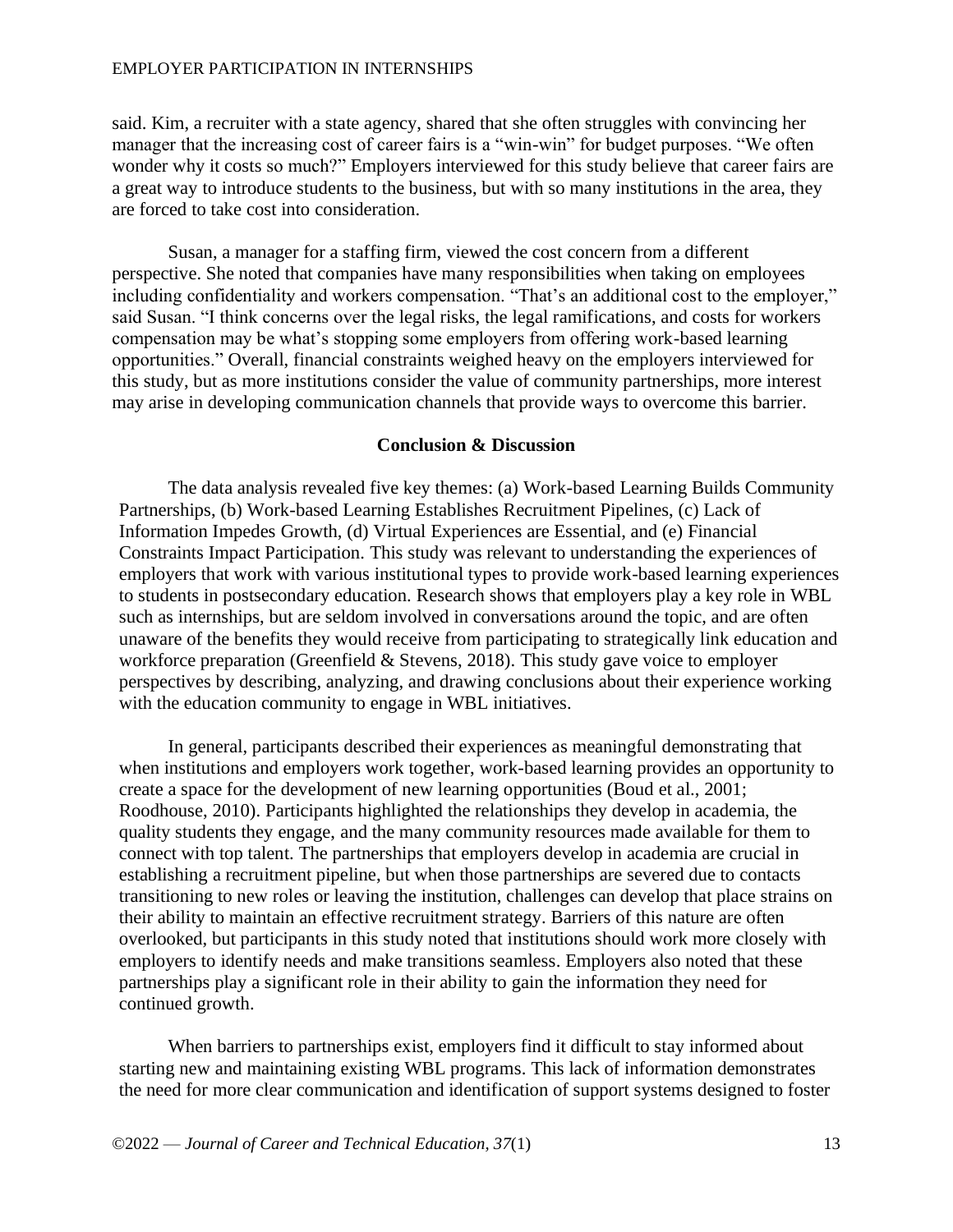growth and development. These ideas were in line with research by Stauffer (2019) and Loria (2018) indicating that when employers are involved in what the institutions are teaching, the needs of the community are better aligned, and partnerships can be a long-term success. The participant experiences support our framework of viewing WBL as a 3-way partnership as described in the workplace learning interrelationships model. Students have a learning plan; employers have a business plan; and educational institutions have a corporate plan (Nixon et al, 2006). When all parties work together, partnerships and recruitment pipelines have a strong platform in which to thrive.

Similarly, partnerships and recruitment pipelines can also be viewed from the perspective of human capital theory. The human capital theory focuses more on the "human" side of partnerships by emphasizing organizations as entities formed by individuals (Felin & Foss, 2005). Business and academia are diverse in both culture and structure which can create barriers in the efficiency and effectiveness of partnerships (Galan-Muros & Plewa, 2016). When we fail to recognize the value of human capital, partnerships can suffer which ultimately affects economic growth, education, and skill development (Sweetland, 1996; Mincer, 1989). Employers also noted that as the world changes, so does the need for a greater exchange of knowledge and a willingness to modify existing procedures to adjust to different ways of work. By examining the perspectives of individual employers within organizations, the researcher was able to give voice to the successes and challenges that they experience in this WBL space.

The findings also have implications for employers seeking to develop WBL programs in an age where virtual experiences are more common and increasingly necessary. As mentioned, work-based learning can be an extremely valuable tool in the development of our future workforce (U.S. Department of Education, n.d.). However, participants shared that the traditional face-to-face format has undergone an evolution that will require more attention as we seek to maintain quality programs regardless of format. Employers embraced virtual experiences as part of their work-based learning program while recognizing that the benefits of still being able to continue the experience with the help of technology far outweigh any challenges that may be present.

Our findings were also similar to that of Kosnik et al. (2013), in which costs were identified as a significant limitation for some organizations. More specifically, participants in this study expressed concern about the increasing cost to attend career events; their inability to provide funding or maintain a competitive salary for student participants; and the overall cost to maintain program logistics. They also noted that with multiple schools in the area, they are often forced to take cost into consideration when deciding on where to focus their recruitment strategy. This may speak to Holzer and Learner's (2014) assertion that insufficient information sharing on the benefits of WBL and how to obtain those benefits may be a reason for low participation among private employers. Overall, the findings show that establishing partnerships has the potential to minimize barriers to WBL and open doors for students, employers, and institutions to create spaces where all stakeholders can benefit. Albats et al. (2020), found that companies and educational institutions have a long history of forming partnerships. Within these partnerships are individuals that drive change. Therefore, when we view these partnerships from the human side, we are better able to understand the associated individuals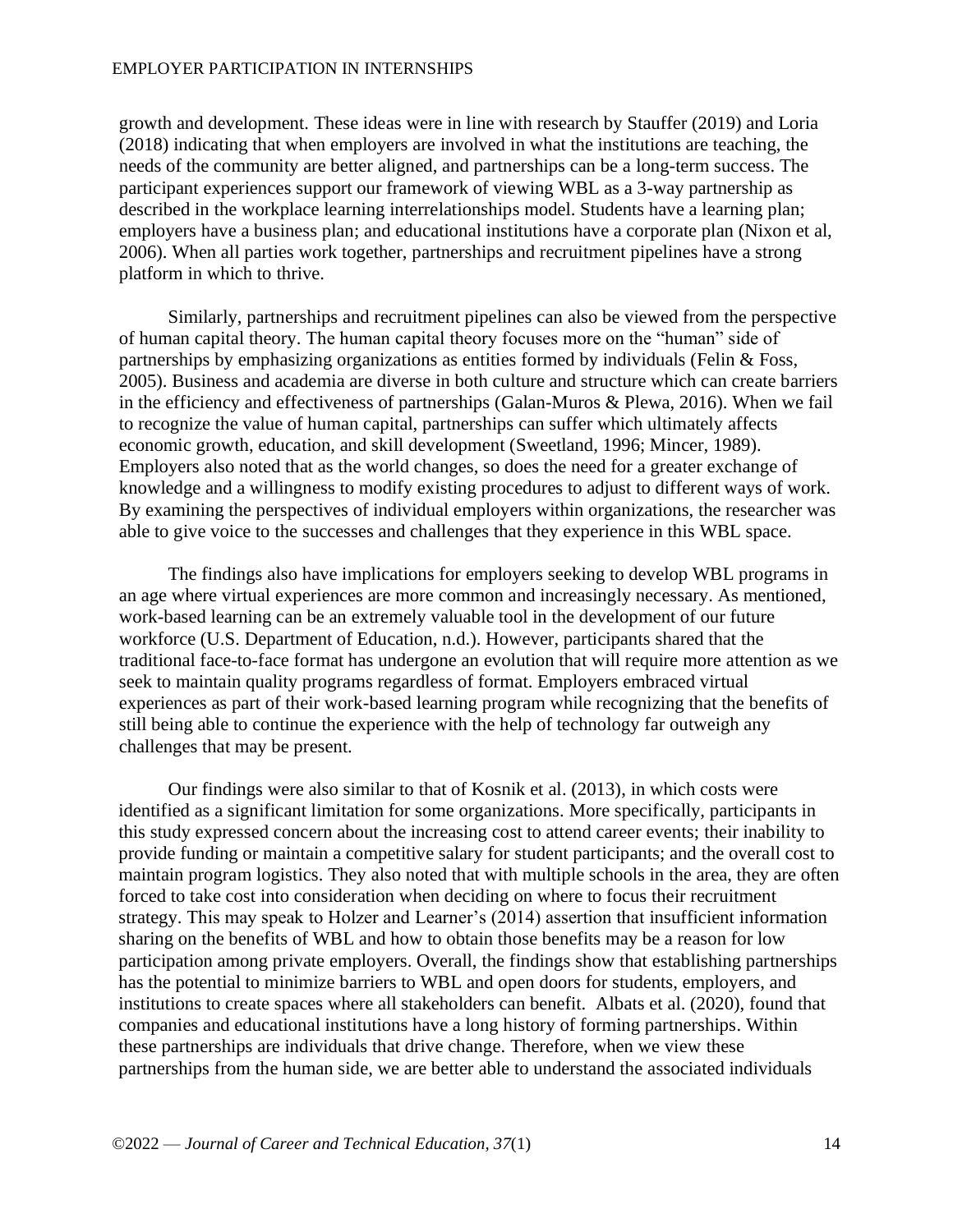and can be more effective in how we examine employer perceptions of work-based learning (Chavis, 2017; Felin et al., 2015; Ghouri et al., 2019).

Obviously, this study provides some practical advice from a sample of employers with experience working with the education community to provide work-based learning opportunities. However, these results are significant because they directly address the concern that Greenfield & Stevens (2018) noted in the literature that employers are seldom involved in conversations around the topic. Human capital theory and the workplace learning interrelationships model provide an ideal framework to examine employer perceptions of workbased learning and their interactions between individuals and organizations from a microfoundational view (Chavis, 2017; Felin et al., 2015; Ghouri et al., 2019).

#### **Implications for Employers and Postsecondary Institutions**

Wilson and Mehta (2017) found that 53% of U.S. jobs require some form of postsecondary education and training beyond high school, but, only 43% of U.S. workers are trained at this level. This fact alone demonstrates the need to expand work-based learning opportunities such as internships so that a larger percentage of students are able to gain this valuable experience. This study has some practical implications for employers and educators. Opportunities exist for the education community to expand their reach by sharing the benefits of work-based learning, not only with students, but to a broader employer base. Participants in this study noted that their involvement in work-based learning initiatives came as a result of information that was shared with them through existing connections, outreach to career services professionals at targeted institutions, or information that was passed down from their predecessor. While they reap the benefits of these resources, they noted that colleagues in other industries have not been as fortunate and find themselves believing myths that prevent them from taking advantage of the benefits that these programs provide. By organizing workshops and developing creative outreach efforts, the education community can educate more employers on the benefits of work-based learning and increase the diversity of industries represented.

Participants also shared other practical insight on ways education can support their efforts to build a competitive workforce through work-based learning initiatives. They include: (a) seeking insight from employers on industry trends and market data that could help to improve the curriculum; (c) involving existing employer partners in the dialogue to share best practices for WBL success; (d) maintaining consistent and relevant forms of communication; and (e) establishing a primary contact between employers and institutions. In some cases, employers found it difficult to connect with the right person for their recruitment needs. Institutions can streamline this process by developing internal guidelines to handle communication and employee turnover. When employers have difficulty connecting, they cease attempts at participating which negatively affects the students.

Educational institutions can also work with local employers on funding options and more cost-effective recruitment strategies. For many small businesses, it is not feasible for them to pay hundreds of dollars to attend a career event. For others, they may lack the funding to sufficiently pay students for the work being performed. Through enhanced partnerships, employers and institutions can work with local government or through federal grants to secure necessary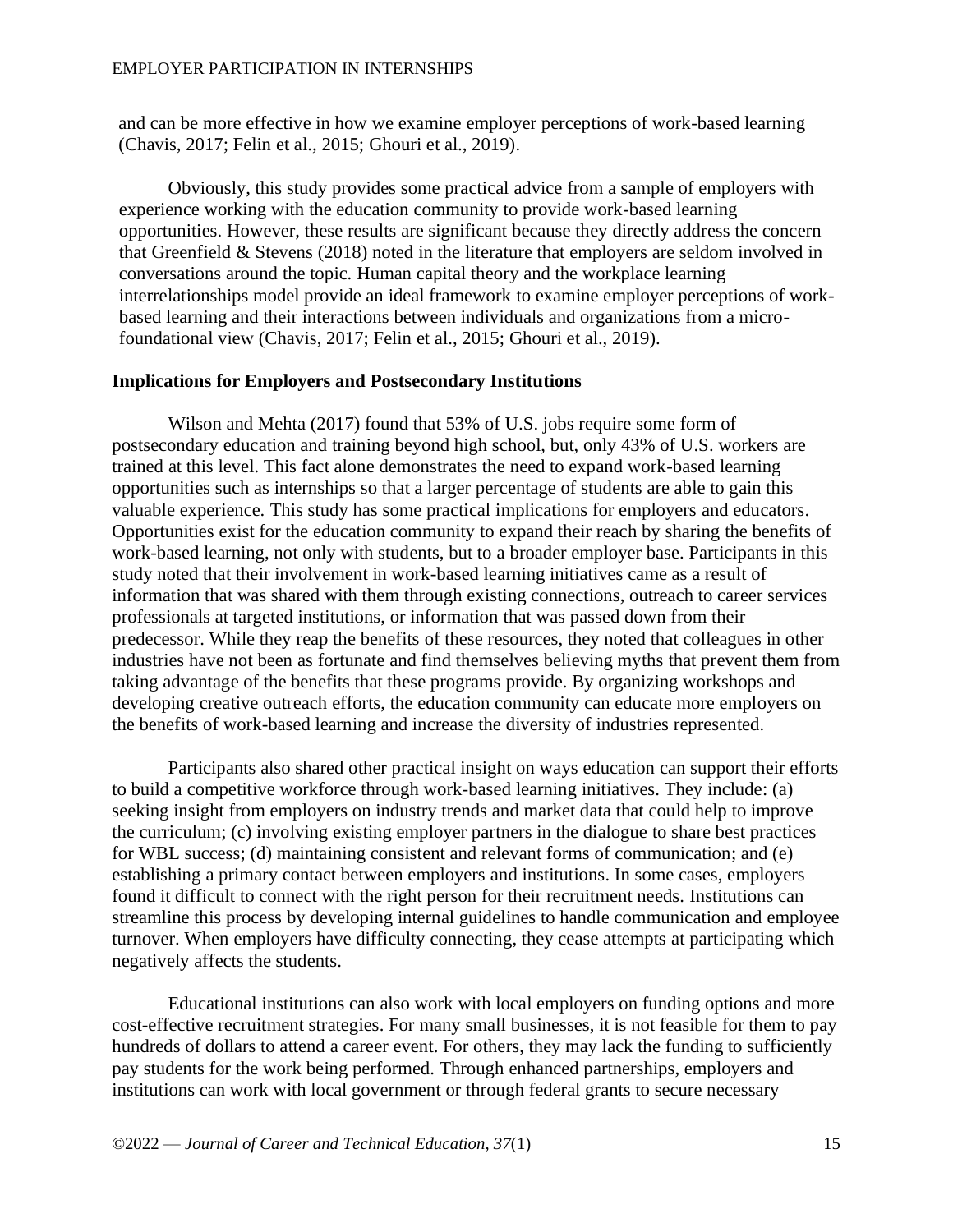funding that supports both students and employers. Institutions can also consider organizing recruitment events that allow employers to participate at a free or reduced cost.

Finally, employers in this study mentioned the need to embrace virtual work-based learning experiences. Many employers experienced a swift transition to virtual work as the COVID-19 pandemic swept the nation. They identified a need to permanently incorporate virtual work into WBL programs moving forward. Educational institutions can help by assisting employers with training and shared resources. Hering (2020) found that there was a 159% increase in remote work between 2005 and 2017. During the COVID-19 pandemic, "66% of U.S. employees worked remotely at least part-time" (Herhold, 2020, para. 1). Therefore, developing WBL programs that prepare students for a virtual work environment is more important than ever and can provide a benefit to students, employers, and institutions alike.

### **Limitations and Implications for Further Research**

As a small qualitative investigation, this study had several limitations. One is the potential for researcher bias. The researcher was familiar with some of the research participants from their participation in shared career events and activities hosted by the researcher's institution. To mitigate the potential effects of these circumstances, the researcher took steps to strengthen the trustworthiness of the study. Having only seven participants limited the researcher's ability to share a more diverse group of voices. However, the researcher was able to achieve data saturation and adhere to sample size policies for qualitative studies using in-depth interviews. This study was conducted in the midst of a global pandemic which limited in-person interaction. While in-person interviews would have been preferred, technology allowed for the use of phone and video conferencing options to ensure that observations of behaviors could still be analyzed along with participant responses. Another limitation was that participants were predominantly white and female which limited the researcher's ability to examine gender or racial differences. "The goal of qualitative research is to describe and interpret rather than generalize" (Lichtman, 2013, p. 193). Therefore, the results of this study cannot generalize to a larger arena, but instead describe ways that employers can contribute to the success of WBL initiatives while educational institutions find new ways to engage employers in this educational strategy.

Based on the findings and limitations of this study, several suggestions can be provided for future research. A future study could include focus groups to ensure that fundamental biases are overcome. Researchers could also expand the gender, race, industry affiliation, and geographical location of the study participants to broaden the scope of this inquiry. Participants in this study recruited students from three institutional types: a historically black college or university (HBCU), a predominantly white institution (PWI), and a large community college. Future research could examine how work-based learning programs at each institutional type are similar and different. Finally, given that turnover is an industry concern, understanding the reasons why employers leave recruiting-related positions is another opportunity for future qualitative inquiry.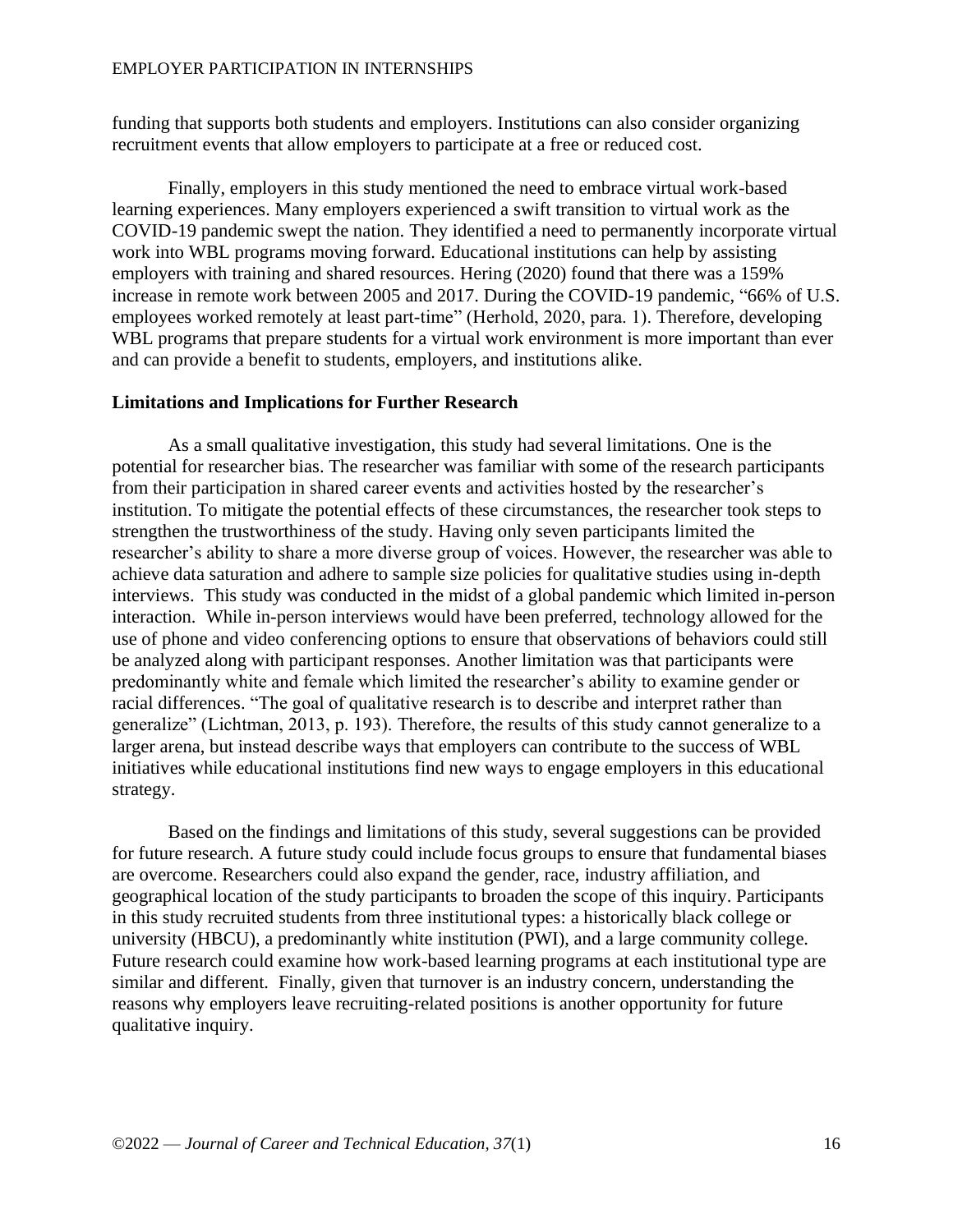### **References**

- Albats, E., Bogers, M., & Podmetina, D. (2020). Companies' human capital for university partnerships: A micro-foundational perspective. *Technological Forecasting & Social Change, 157*, 1-15.
- Association for Career & Technical Education. (2020). *High-quality CTE: Planning for a COVID-19 impacted school year.* https://www.acteonline.org/wpcontent/uploads/2020/06/Planning\_for\_COVID-19-impacted\_Year\_FINAL.pdf
- Baker, J. (2020). *Work-based learning: Why you have to get with the program.* https://www.forbes.com/sites/forbestechcouncil/2020/01/06/work-based-learning-whyyou-have-to-get-with-the-program/?sh=417085d735b6
- Becker, G. S. (1975). *Human capital: A theoretical and empirical analysis with special reference to education.* New York: Columbia University Press.
- Boud, D., Solomon, N., & Symes, C. (2001). New practices for new times. In D. Boud & N. Solomon (Eds.), *Work-based learning: A new higher education?* (pp. 18-33). Buckingham, UK: Open University Press & Society for Research into Higher Education.
- Brown, B. L. (2003). CTE and work-based learning. *ERIC Clearinghouse on Adult Career and Vocational Education.*
- Bureau of Labor Statistics. (2020). *Economy at a glance.*  https://data.bls.gov/pdq/SurveyOutputServlet
- Cahill, C. (2016). Making work-based learning work. https://www.jff.org/resources/makingwork-based-learning-work/
- Chavis, D. B. (2017). *A case study of a business-education partnership through internships*  [Doctoral dissertation, Gardner-Webb University].
- Divine, R. L., Linrud, J. K., Miller, R. H., & Wilson, J. H. (2007). Required internship programs in marketing: Benefits, challenges, and determinants of fit. *Marketing Education Review, 17,* 45-52.
- Felin, T., Foss, N. J., Ployhart, R. E., 2015. The micro-foundations movement in strategy and organization theory. *Academy of Management Annals. 9,* 575-632. https://doi.org/10.1080/19416520.2015.1007651
- Felin, T., Foss, N. J., 2005. Strategic organizations: A field in search of micro-foundations. *Strategic Organizations 3,* 441-445. https://doi.org/10.1177/1476127005055796
- Galan-Muros, V., Plewa, C., 2016. What drives and inhibits university-business cooperation in Europe? A comprehensive assessment. *R&D management, 46,* 369-382. https://doi.org/10.1111/radm.12180
- Ghouri, M. A., Akhtar, P., Shahbaz, M., Shabbir, H. (2019). Affective organizational commitment in global strategic partnerships: The role of individual-level microfoundations and social change. *Technological Forecasting and Social Change, 146,*  320-330.
- Greenfield, M & Stevens, K. (2018). *Promising trends and challenges in work-based learning: A market scan of organizations and tools.* ht[tps://www.jff.org/points-of](http://www.jff.org/points-of-)view/promising-trends-and-challenges-work-based-learning-market-scanorganizations- and-tools/
- Grubb, W. Norton. 1996. *Working in the Middle: Strengthening Education and Training for the Mid-Skilled Labor Force.* San Francisco: Jossey-Bass.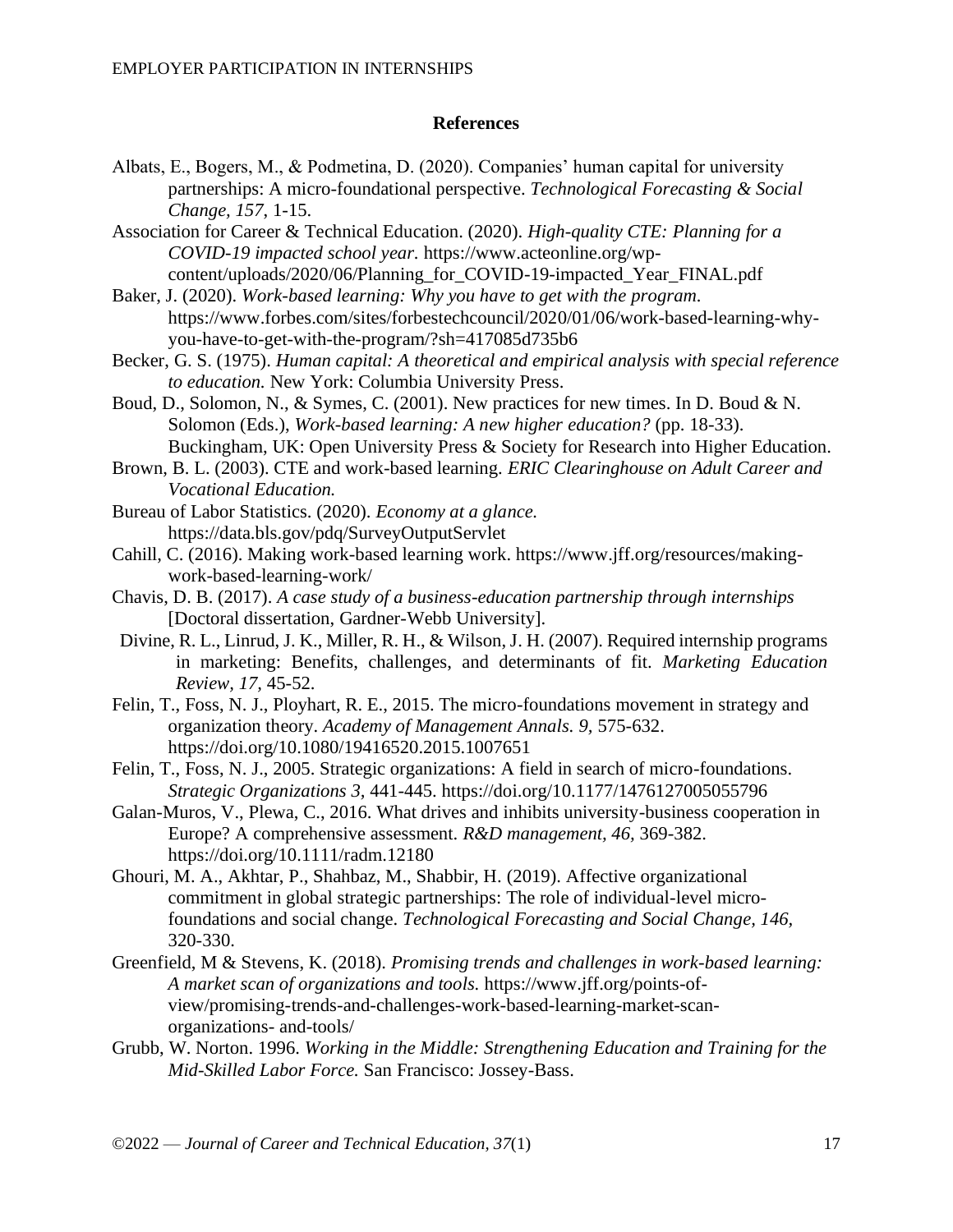- Haddad, C. J., (2002). *Managing technological change: A strategic partnership approach.* SAGE Publications.
- Herhold, K. (2020). *66% of U.S. employees are working remotely at least part-time during the COVID-19 pandemic.* https://www.prnewswire.com/news-releases/66-of-usemployees-are-working-remotely-at-least-part-time-during-the-covid-19-pandemic-301041859.html
- Hering, B. B. (2020). *Remote work statistics: Shifting norms and expectations.*  https://www.flexjobs.com/blog/post/remote-work-statistics/
- Hergert, M. (2009). Student perceptions of the value of internships in business education. *American Journal of Business Education, 2*(8), 9-13.
- Hiltebeitel, K. M., Leauby, B. A. & Larkin, J. M. (2000), Job satisfaction among entry-level accountants. *CPA Journal, (70)*5, 76-79.
- Holzer, H. J., & Lerman, R. (2014). Work-based learning to expand jobs and occupational qualifications for youth. Challenge, 57(4), 18-31. http://doi: 0.2753/0577-5132570402
- Hora, M. T. (2019). *Internships as a high-impact practice.*  https://www.insidehighered.com/views/2019/09/23/campuses-should-proceed-cautionwhen-it-comes-student-internships-opinion
- Jacobson, K. (2015). Powerful work-based learning. *Techniques, 90*(1), 14- 19.
- Jobs for the Future (2021). *About work-based learning.* https://www.jff.org/what-wedo/impact-stories/center-for-apprenticeship-and-work-based-learning/about-workbased-learning/
- Knight Creative Communities Initiative. (n.d.). *Who we are. https://kccitallahassee.com/whowe-are/about/*
- Kosnik, R. D., Tingle, J. K., & Blanton, E. L. (2013). Transformational learning in business education: The pivotal role of experiential learning projects. *American Journal of Business Education, 6*(6), 615-630.
- Lerman, R., Eyster, L., & Chambers, K. (2009). *The benefits and challenges of registered apprenticeships: The sponsors' perspective* (Final Report). https://www.urban.org/sites/default/files/publication/30416/411907-The-Benefitsand-Challenges-of-Registered-Apprenticeship-The-Sponsors-Perspective.PDF
- Lichtman, M. (2013). *Qualitative research in education: A user's guide.* Los Angeles, CA: Sage Publications.
- Lincoln, Y. S. & Guba, E. G. (1985). *Naturalistic inquiry.* Beverly Hills, CA: Sage Publications.
- Lord, D. R., Sumrall, D. & Sambandam, R. (2011). Satisfaction determinants in business internships. *Interdisciplinary Journal of Contemporary Research in Business, (2)*10, 11- 22.
- Loria, R. (2018). *A how to guide for building school-community partnerships.*  https://www.edweek.org/ew/articles/2018/03/23/a-how-to-guide-for-building-schoolcommunity-partnerships.html
- McCarthy, P. R., & McCarthy, H. M. (2006). When case studies are not enough: Integrating experiential learning into business curricula. *Journal of Education for Business, 81*(4), 201-204.
- Merriam, S. B. (2009). Qualitative Research: A guide to design and implementation. San Francisco, CA: Jossey-Bass.
- Merriam, S. B. (1998). *Qualitative research and case study applications in education.*  San Francisco: Jossey Bass.
- ©2022 *Journal of Career and Technical Education, 37*(1) 18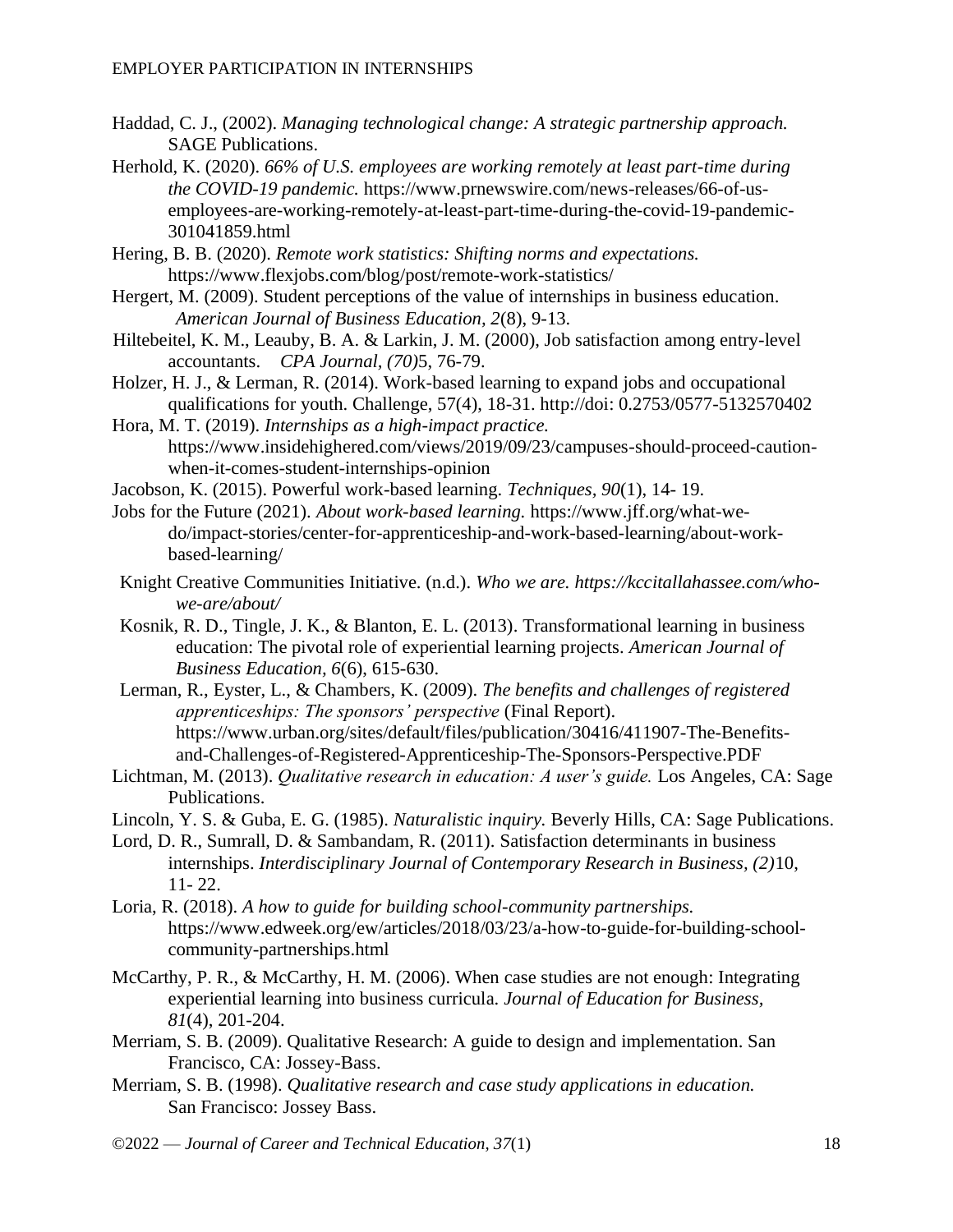- Merriam, S. B. & Tisdell, E. J. (2016). Qualitative research: A guide to design and implementation. San Francisco, CA: Josey-Bass.
- Mincer, J. (1989). Human capital and the labor market: A review of current research. *Educational Researcher, 18*(4), 27-34.
- Moghaddam, J. M. (2011). Perceived effectiveness of business internships: student expectations, experiences and personality traits. *International Journal of Management, (28)*4, 287-303.
- Nixon, I., Smith K., Stafford, R., and Camm, S. (2006). *Work-based learning: Illuminating the higher education landscape*, Final report. York: The Higher Education Academy.
- Patton, M. Q. (2015). *Qualitative research and evaluation methods: Integrating theory and practice (4th ed.).* Thousand Oaks, CA: Sage.
- Penczak, H. (2020). *Bringing work home: A framework for virtual work-based learning.*  https://edsystemsniu.org/a-framework-for-virtual-work-basedlearning/#:~:text=%20Virtual%20workbased%20learning%20can%20address%20several %20common,engage%20with%20Host%20sites%20across%20the...%20More%20
- Person, A. E. & Rosenbaum, J. E. (2007). Labor-market linkages among two-year college faculty and their impact on student perceptions, effort, and college persistence. In Neumark, D. (Eds), *Improving school-to-work transitions* (pp. 210 – 246). New York: Russell Sage Foundation.
- Raelin, J. A. (2008). *Work-based learning: Bridging knowledge and action in the workplace.* San Francisco: Jossey-Bass.
- Rogers-Chapman, M. F. & Darling-Hammond, L. (2013). *Preparing 21st century citizens: The role of work-based learning in linked learning.* Stanford, CA: Stanford Center for Opportunity Policy in Education, Stanford University.
- Roodhouse, S. (2010). Defining and theorizing university work-based learning. In J. Mumford & S. Roodhouse (Eds.), *Understanding work-based learning* (pp. 21-28). New York: Routledge.
- Rothman, M. (2007). Business students' evaluation of their internships. *Psychological Reports, (101)*1, 319-322.
- Saltikoff, N. (2017, May). The positive implications of internships on early career outcomes. *NACE Journal,* 34-40
- Shenton, A. K. (2004). Strategies for ensuring trustworthiness in qualitative research projects. *Education for Information, 22*, 63-75.
- Smith, R. & Betts, M. (2000). Learning as partners: realizing the potential of work-based learning. *Journal of vocational education and training, 52*(4), 589-604.
- Stauffer, B. (2019). *13 benefits of work-based learning for students, CTE programs, & employers.* https://www.aeseducation.com/blog/benefits-work-based-learning-wbl
- Society for Human Resource Management (2019). *The global skills shortage: Bridging the talent gap with education, training and sourcing.* https://www.shrm.org/hr-today/trends-andforecasting/research-and-surveys/documents/shrm%20skills%20gap%202019.pdf
- Stewart, C., Wall, A., & Marciniec, S. (2016). Mixed signals: Do college graduates have the soft skills that employers want? *Competition Forum, 14*(2), 276-281.
- Sweetland, S. R. (1996). Human capital theory: Foundations of a field of inquiry. *Review of Educational Research, 66*(3), 341-359.
- Thomas, B. & Angove, M. (2012, June). Promoting work-based learning and capturing its